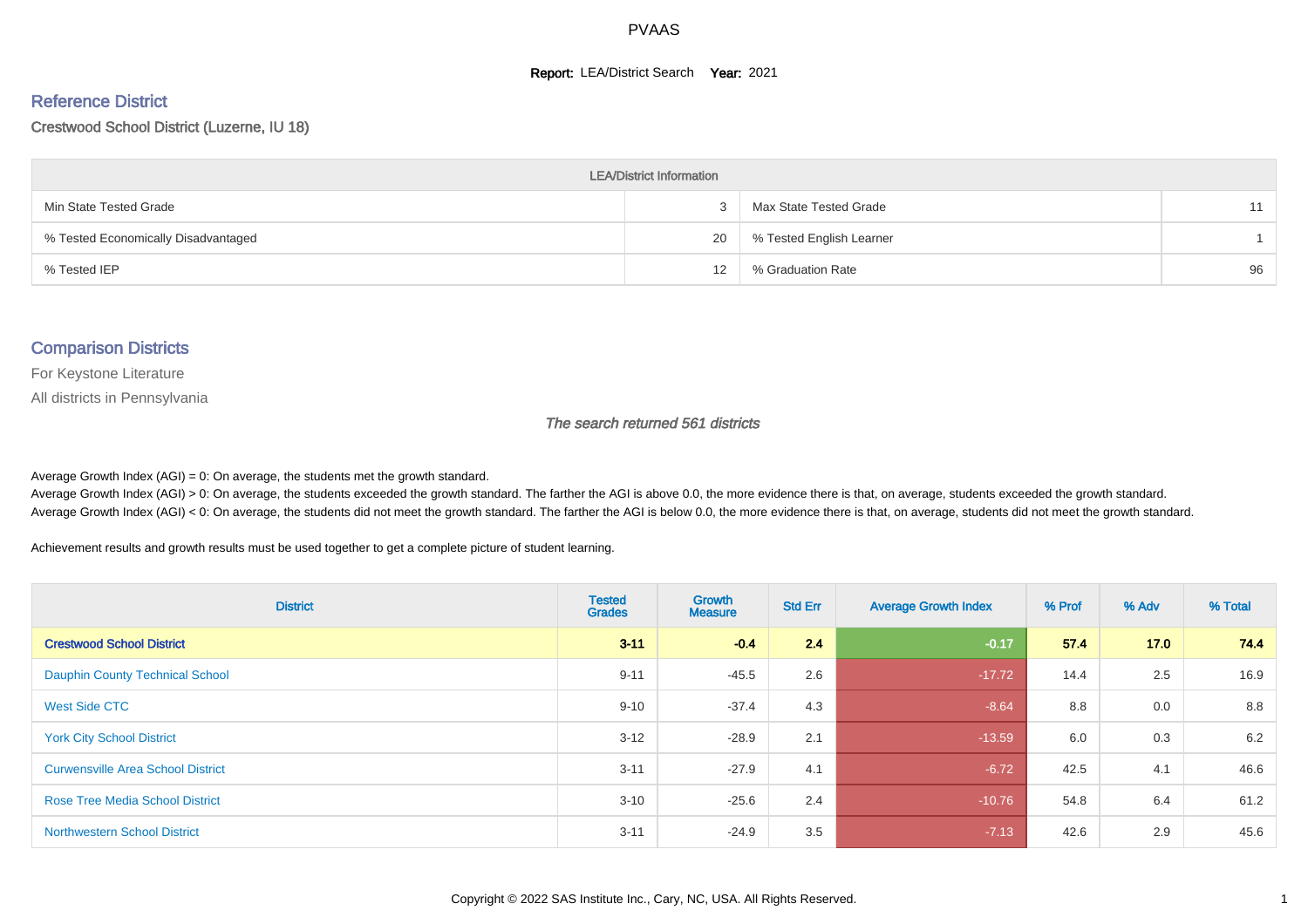| <b>District</b>                               | <b>Tested</b><br><b>Grades</b> | Growth<br><b>Measure</b> | <b>Std Err</b> | <b>Average Growth Index</b> | % Prof | % Adv | % Total |
|-----------------------------------------------|--------------------------------|--------------------------|----------------|-----------------------------|--------|-------|---------|
| <b>Crestwood School District</b>              | $3 - 11$                       | $-0.4$                   | 2.4            | $-0.17$                     | 57.4   | 17.0  | 74.4    |
| Philipsburg-Osceola Area School District      | $3 - 11$                       | $-24.8$                  | 3.3            | $-7.43$                     | 19.7   | 2.6   | 22.4    |
| <b>Mastery Charter School - Gratz Campus</b>  | $7 - 10$                       | $-23.9$                  | 4.5            | $-5.29$                     | 2.9    | 0.0   | 2.9     |
| <b>Southern Fulton School District</b>        | $3 - 11$                       | $-23.7$                  | 4.4            | $-5.37$                     | 34.2   | 10.5  | 44.7    |
| <b>Shikellamy School District</b>             | $3 - 10$                       | $-22.3$                  | 2.5            | $-8.92$                     | 33.3   | 6.1   | 39.5    |
| <b>Lawrence County CTC</b>                    | $10 - 11$                      | $-21.7$                  | 3.6            | $-6.05$                     | 19.8   | 0.0   | 19.8    |
| Lackawanna Trail School District              | $3 - 10$                       | $-21.7$                  | 3.5            | $-6.20$                     | 38.5   | 1.5   | 40.0    |
| <b>Springfield Township School District</b>   | $3 - 11$                       | $-18.9$                  | 3.2            | $-5.88$                     | 62.6   | 3.6   | 66.3    |
| <b>Frazier School District</b>                | $3 - 11$                       | $-17.2$                  | 3.7            | $-4.70$                     | 37.1   | 1.6   | 38.7    |
| <b>Penns Manor Area School District</b>       | $3 - 12$                       | $-17.0$                  | 3.7            | $-4.52$                     | 29.7   | 3.1   | 32.8    |
| <b>Pennridge School District</b>              | $3 - 10$                       | $-16.8$                  | 1.4            | $-11.59$                    | 46.8   | 8.0   | 54.9    |
| Jefferson County-Dubois AVTS                  | $9 - 11$                       | $-16.2$                  | 3.9            | $-4.16$                     | 23.0   | 0.0   | 23.0    |
| <b>Lancaster School District</b>              | $3 - 12$                       | $-15.8$                  | 1.5            | $-10.90$                    | 14.6   | 2.3   | 16.9    |
| Mifflinburg Area School District              | $3 - 11$                       | $-15.8$                  | 2.5            | $-6.30$                     | 42.4   | 4.0   | 46.4    |
| Schuylkill Haven Area School District         | $3 - 11$                       | $-15.3$                  | 3.1            | $-4.87$                     | 49.7   | 2.4   | 52.1    |
| <b>Ringgold School District</b>               | $3 - 11$                       | $-14.7$                  | 2.4            | $-6.04$                     | 41.5   | 7.9   | 49.4    |
| <b>Tacony Academy Charter School</b>          | $3 - 11$                       | $-14.7$                  | 3.0            | $-4.82$                     | 22.4   | 1.8   | 24.1    |
| Southern Columbia Area School District        | $3 - 11$                       | $-14.6$                  | 3.0            | $-4.92$                     | 55.0   | 4.0   | 59.0    |
| <b>Erie City School District</b>              | $3 - 12$                       | $-14.5$                  | 1.6            | $-9.26$                     | 25.4   | 3.0   | 28.4    |
| <b>Ridgway Area School District</b>           | $3 - 11$                       | $-14.5$                  | 4.1            | $-3.56$                     | 49.0   | 9.8   | 58.8    |
| Minersville Area School District              | $3 - 11$                       | $-14.4$                  | 3.7            | $-3.90$                     | 39.3   | 3.3   | 42.6    |
| <b>Williamsburg Community School District</b> | $3 - 11$                       | $-14.3$                  | 4.1            | $-3.48$                     | 28.3   | 0.0   | 28.3    |
| Johnsonburg Area School District              | $3 - 11$                       | $-14.1$                  | 3.9            | $-3.62$                     | 54.0   | 4.6   | 58.6    |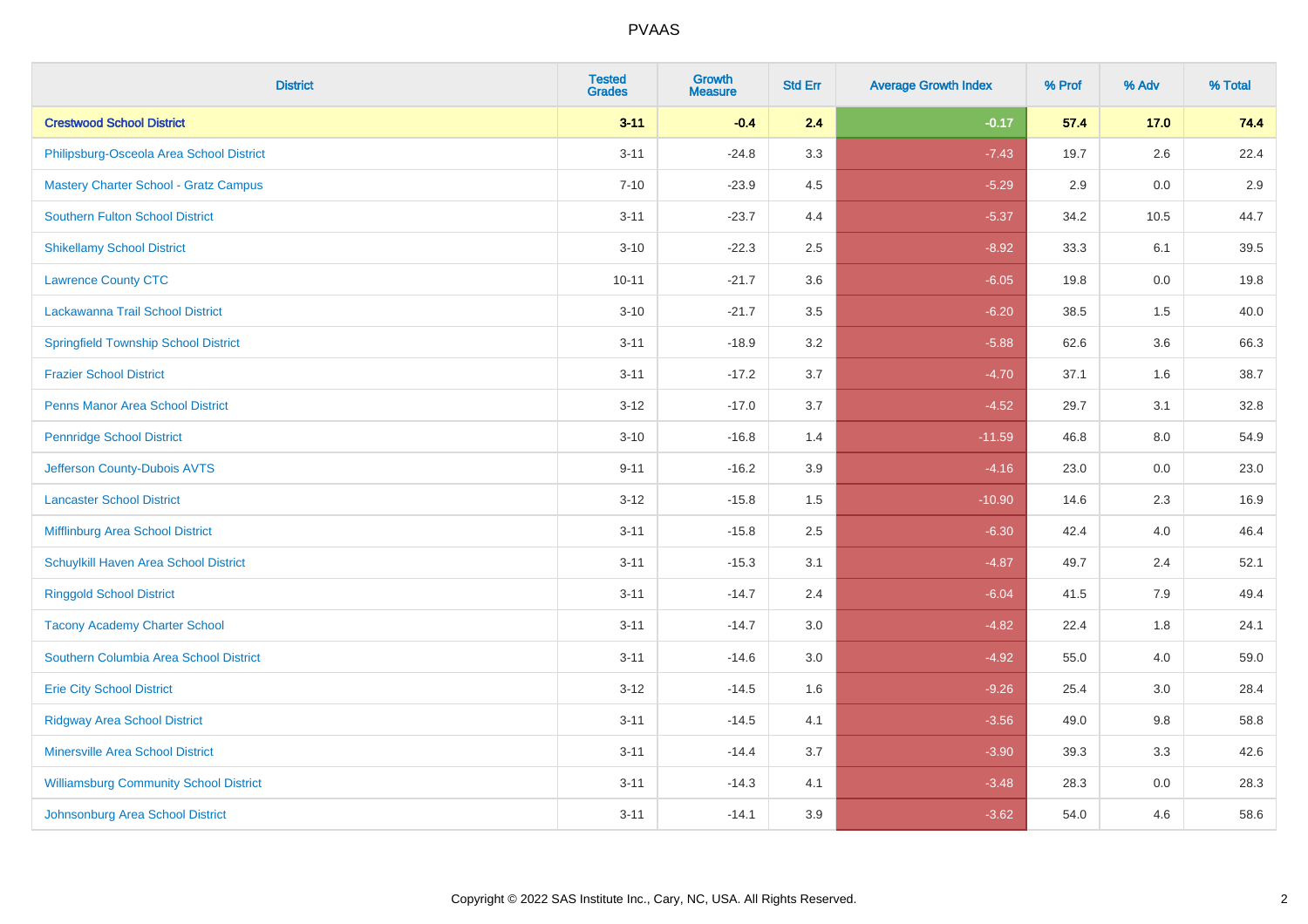| <b>District</b>                                 | <b>Tested</b><br><b>Grades</b> | <b>Growth</b><br><b>Measure</b> | <b>Std Err</b> | <b>Average Growth Index</b> | % Prof | % Adv   | % Total |
|-------------------------------------------------|--------------------------------|---------------------------------|----------------|-----------------------------|--------|---------|---------|
| <b>Crestwood School District</b>                | $3 - 11$                       | $-0.4$                          | 2.4            | $-0.17$                     | 57.4   | 17.0    | 74.4    |
| <b>Riverside Beaver County School District</b>  | $3 - 11$                       | $-14.0$                         | 3.0            | $-4.64$                     | 49.4   | $8.8\,$ | 58.2    |
| <b>Bristol Township School District</b>         | $3 - 11$                       | $-13.9$                         | 2.0            | $-7.05$                     | 31.0   | 3.7     | 34.7    |
| <b>Tulpehocken Area School District</b>         | $3 - 12$                       | $-13.7$                         | 2.8            | $-4.81$                     | 36.7   | 2.8     | 39.4    |
| Propel Charter School - Braddock Hills          | $3 - 11$                       | $-13.6$                         | 3.6            | $-3.81$                     | 9.7    | 1.6     | 11.3    |
| Salisbury-Elk Lick School District              | $3 - 11$                       | $-13.5$                         | 5.9            | $-2.30$                     | 27.8   | 0.0     | 27.8    |
| <b>Titusville Area School District</b>          | $3 - 11$                       | $-13.2$                         | 2.6            | $-4.99$                     | 43.2   | 4.8     | 48.0    |
| <b>Rochester Area School District</b>           | $3 - 11$                       | $-13.2$                         | 4.6            | $-2.89$                     | 19.5   | 1.3     | 20.8    |
| <b>Northern Potter School District</b>          | $3 - 12$                       | $-13.1$                         | 4.6            | $-2.84$                     | 37.5   | 0.0     | 37.5    |
| Southern Huntingdon County School District      | $3 - 11$                       | $-12.9$                         | 3.2            | $-3.98$                     | 32.5   | 2.5     | 35.0    |
| <b>Keystone Education Center Charter School</b> | $3 - 12$                       | $-12.9$                         | 5.9            | $-2.19$                     | 28.0   | 0.0     | 28.0    |
| <b>Hatboro-Horsham School District</b>          | $3 - 11$                       | $-12.8$                         | 1.7            | $-7.47$                     | 45.6   | 7.2     | 52.8    |
| <b>Norristown Area School District</b>          | $3 - 12$                       | $-12.8$                         | 1.6            | $-7.98$                     | 23.5   | 2.3     | 25.7    |
| <b>Avonworth School District</b>                | $3 - 10$                       | $-12.6$                         | 3.1            | $-4.01$                     | 59.8   | 4.6     | 64.4    |
| <b>Columbia-Montour AVTS</b>                    | $9 - 10$                       | $-12.5$                         | 3.0            | $-4.16$                     | 22.3   | 0.6     | 22.9    |
| <b>Wellsboro Area School District</b>           | $3 - 11$                       | $-12.4$                         | 3.0            | $-4.11$                     | 49.2   | 11.9    | 61.1    |
| Owen J Roberts School District                  | $3 - 11$                       | $-12.3$                         | 1.6            | $-7.61$                     | 57.0   | 11.9    | 69.0    |
| <b>West Mifflin Area School District</b>        | $3 - 12$                       | $-12.3$                         | 2.9            | $-4.22$                     | 39.7   | 10.3    | 50.0    |
| <b>Annville-Cleona School District</b>          | $3 - 12$                       | $-12.1$                         | 2.7            | $-4.46$                     | 34.9   | 7.8     | 42.6    |
| Catasauqua Area School District                 | $3 - 12$                       | $-12.1$                         | 3.0            | $-4.00$                     | 36.8   | 7.6     | 44.3    |
| <b>Bucks County Technical High School</b>       | $9 - 10$                       | $-12.0$                         | 2.5            | $-4.84$                     | 35.9   | 3.2     | 39.2    |
| <b>Marion Center Area School District</b>       | $3 - 10$                       | $-12.0$                         | 3.1            | $-3.87$                     | 33.7   | 1.1     | 34.8    |
| <b>Moniteau School District</b>                 | $3 - 11$                       | $-11.8$                         | 3.3            | $-3.56$                     | 50.0   | 6.3     | 56.3    |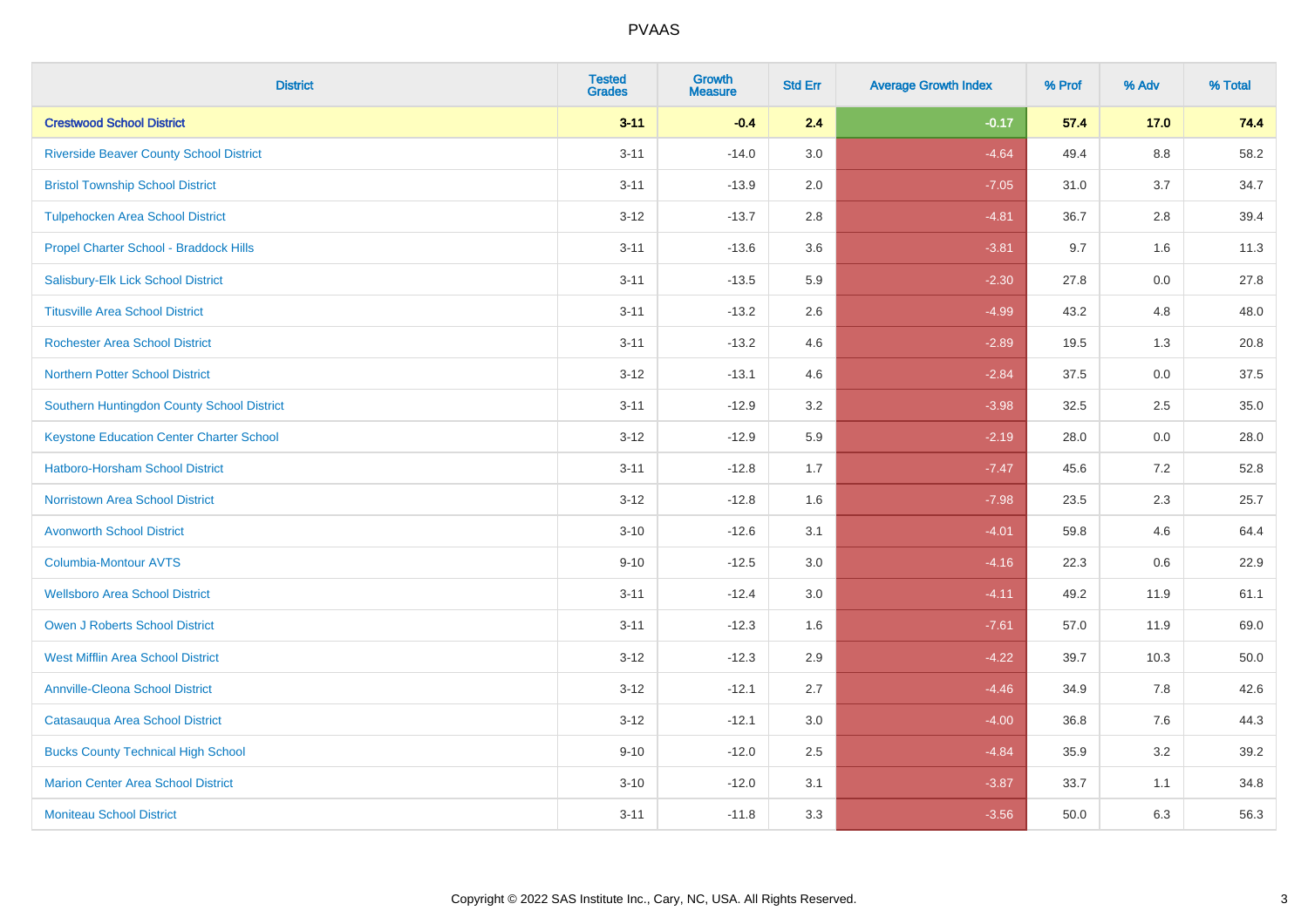| <b>District</b>                            | <b>Tested</b><br><b>Grades</b> | <b>Growth</b><br><b>Measure</b> | <b>Std Err</b> | <b>Average Growth Index</b> | % Prof | % Adv | % Total |
|--------------------------------------------|--------------------------------|---------------------------------|----------------|-----------------------------|--------|-------|---------|
| <b>Crestwood School District</b>           | $3 - 11$                       | $-0.4$                          | 2.4            | $-0.17$                     | 57.4   | 17.0  | 74.4    |
| <b>Steelton-Highspire School District</b>  | $3 - 11$                       | $-11.8$                         | 3.5            | $-3.40$                     | 14.5   | 0.0   | 14.5    |
| <b>Propel Charter School-Homestead</b>     | $3 - 11$                       | $-11.7$                         | 4.1            | $-2.84$                     | 15.9   | 0.0   | 15.9    |
| <b>Abington School District</b>            | $3 - 10$                       | $-11.5$                         | 1.9            | $-6.00$                     | 56.2   | 11.6  | 67.8    |
| Southern Tioga School District             | $3 - 11$                       | $-11.5$                         | 2.7            | $-4.25$                     | 47.8   | 6.4   | 54.3    |
| Maritime Academy Charter School            | $3 - 10$                       | $-11.4$                         | 3.5            | $-3.29$                     | 15.2   | 0.0   | 15.2    |
| <b>Plum Borough School District</b>        | $3 - 11$                       | $-11.3$                         | 2.2            | $-5.19$                     | 51.1   | 9.0   | 60.1    |
| <b>South Park School District</b>          | $3 - 11$                       | $-11.3$                         | 2.7            | $-4.23$                     | 53.5   | 13.7  | 67.3    |
| La Academia Partnership Charter School     | $6 - 11$                       | $-11.0$                         | 4.7            | $-2.34$                     | 6.8    | 0.0   | 6.8     |
| <b>Sugar Valley Rural Charter School</b>   | $3 - 11$                       | $-11.0$                         | 4.5            | $-2.46$                     | 14.9   | 0.0   | 14.9    |
| <b>Solanco School District</b>             | $3 - 11$                       | $-11.0$                         | 2.0            | $-5.55$                     | 41.6   | 4.5   | 46.1    |
| <b>Propel Charter School-Montour</b>       | $3 - 10$                       | $-10.7$                         | 3.9            | $-2.71$                     | 13.7   | 0.0   | 13.7    |
| Northern Lehigh School District            | $3 - 12$                       | $-10.4$                         | 2.7            | $-3.82$                     | 28.0   | 9.3   | 37.3    |
| <b>Exeter Township School District</b>     | $3 - 11$                       | $-10.4$                         | 1.9            | $-5.44$                     | 50.6   | 2.7   | 53.3    |
| <b>Farrell Area School District</b>        | $3 - 11$                       | $-10.4$                         | 4.3            | $-2.41$                     | 19.0   | 0.0   | 19.0    |
| The New Academy Charter School             | $8 - 11$                       | $-10.4$                         | 5.2            | $-2.00$                     | 0.0    | 0.0   | $0.0\,$ |
| <b>Union City Area School District</b>     | $3 - 12$                       | $-10.2$                         | 3.6            | $-2.87$                     | 42.9   | 3.2   | 46.0    |
| <b>Pittston Area School District</b>       | $3 - 11$                       | $-10.1$                         | 5.6            | $-1.80$                     | 38.1   | 9.5   | 47.6    |
| <b>Northwest Area School District</b>      | $3 - 10$                       | $-10.0$                         | 3.8            | $-2.59$                     | 34.6   | $7.3$ | 41.8    |
| Jefferson-Morgan School District           | $3 - 10$                       | $-9.9$                          | 4.2            | $-2.35$                     | 43.8   | 4.2   | 47.9    |
| <b>Big Spring School District</b>          | $3 - 11$                       | $-9.8$                          | 2.4            | $-4.00$                     | 38.6   | 8.9   | 47.5    |
| <b>Neshannock Township School District</b> | $3 - 10$                       | $-9.7$                          | 2.9            | $-3.34$                     | 62.4   | 5.6   | 67.9    |
| <b>Benton Area School District</b>         | $3 - 10$                       | $-9.7$                          | 4.5            | $-2.18$                     | 43.2   | 5.4   | 48.6    |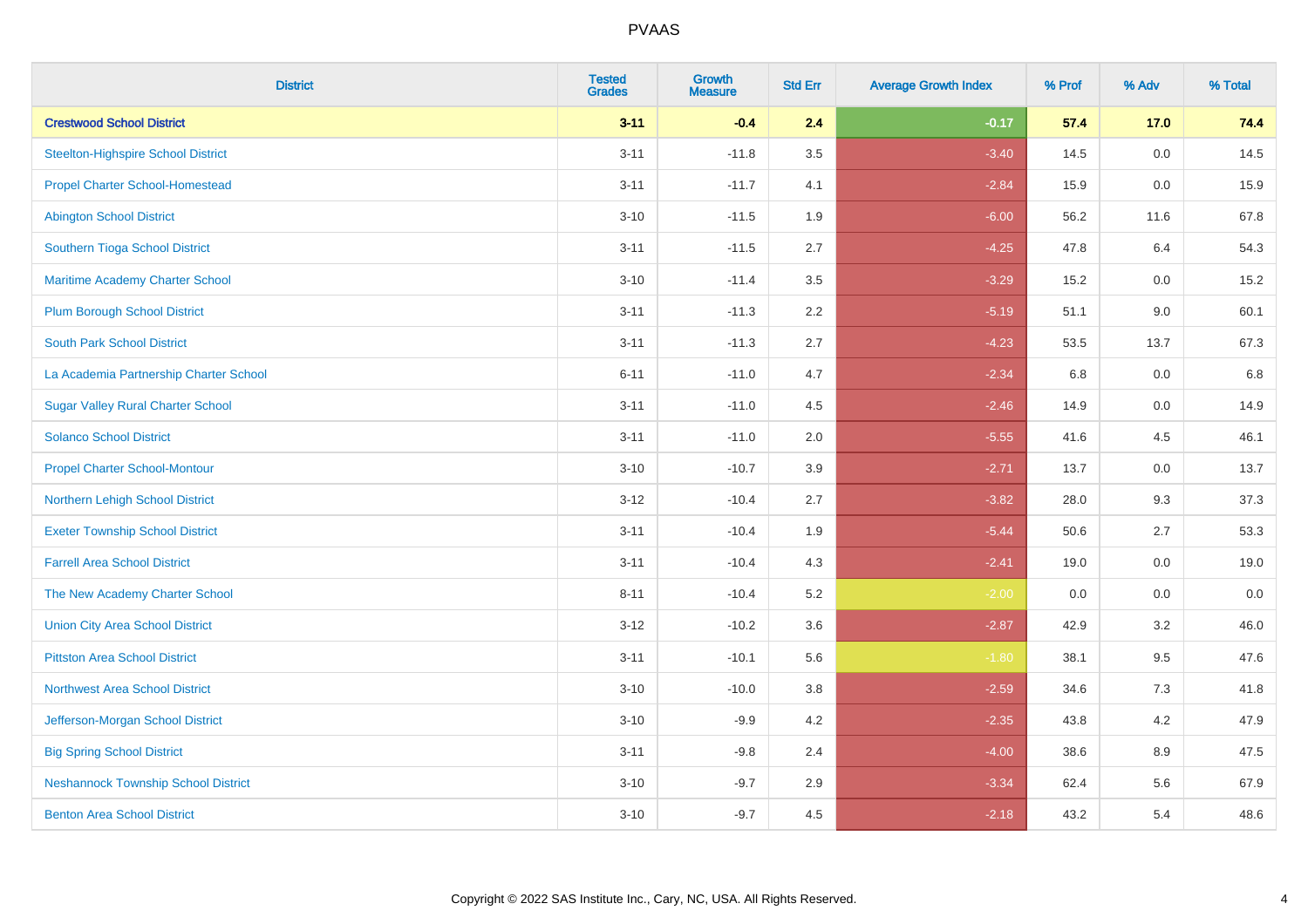| <b>District</b>                               | <b>Tested</b><br><b>Grades</b> | <b>Growth</b><br><b>Measure</b> | <b>Std Err</b> | <b>Average Growth Index</b> | % Prof | % Adv   | % Total |
|-----------------------------------------------|--------------------------------|---------------------------------|----------------|-----------------------------|--------|---------|---------|
| <b>Crestwood School District</b>              | $3 - 11$                       | $-0.4$                          | 2.4            | $-0.17$                     | 57.4   | 17.0    | 74.4    |
| <b>Chambersburg Area School District</b>      | $3 - 11$                       | $-9.5$                          | 1.3            | $-7.20$                     | 42.7   | $8.6\,$ | 51.4    |
| <b>Redbank Valley School District</b>         | $3 - 11$                       | $-9.5$                          | 3.4            | $-2.77$                     | 31.5   | 4.9     | 36.4    |
| <b>Clearfield Area School District</b>        | $3 - 10$                       | $-9.4$                          | 2.6            | $-3.56$                     | 43.0   | 3.1     | 46.1    |
| <b>Carmichaels Area School District</b>       | $3 - 10$                       | $-9.3$                          | 3.3            | $-2.81$                     | 35.1   | 1.4     | 36.5    |
| <b>Berwick Area School District</b>           | $3 - 11$                       | $-9.3$                          | 2.6            | $-3.59$                     | 42.1   | 5.5     | 47.6    |
| <b>Bradford Area School District</b>          | $3 - 12$                       | $-9.3$                          | 2.4            | $-3.87$                     | 45.8   | 8.3     | 54.2    |
| <b>North East School District</b>             | $3 - 11$                       | $-9.3$                          | 3.1            | $-3.02$                     | 62.6   | 14.4    | 77.0    |
| <b>Innovative Arts Academy Charter School</b> | $6 - 11$                       | $-9.1$                          | 3.7            | $-2.44$                     | 9.5    | 0.0     | 9.5     |
| <b>Mahanoy Area School District</b>           | $3 - 10$                       | $-9.0$                          | 3.6            | $-2.49$                     | 26.2   | 1.6     | 27.9    |
| <b>Aliquippa School District</b>              | $3 - 11$                       | $-9.0$                          | 4.2            | $-2.14$                     | 11.0   | 0.0     | 11.0    |
| Philadelphia Academy Charter School           | $3 - 11$                       | $-8.9$                          | 2.9            | $-3.04$                     | 50.5   | 2.9     | 53.4    |
| South Allegheny School District               | $3 - 11$                       | $-8.8$                          | 3.2            | $-2.70$                     | 40.5   | 0.0     | 40.5    |
| <b>North Star School District</b>             | $3 - 11$                       | $-8.7$                          | 3.5            | $-2.51$                     | 47.8   | 6.0     | 53.7    |
| <b>Palisades School District</b>              | $3 - 11$                       | $-8.7$                          | 2.8            | $-3.06$                     | 53.8   | 6.7     | 60.5    |
| <b>Milton Area School District</b>            | $3 - 11$                       | $-8.7$                          | 2.5            | $-3.52$                     | 45.4   | 6.9     | 52.3    |
| <b>Chartiers-Houston School District</b>      | $3 - 10$                       | $-8.6$                          | 3.5            | $-2.41$                     | 59.7   | 4.5     | 64.2    |
| <b>Lampeter-Strasburg School District</b>     | $3 - 12$                       | $-8.6$                          | 2.0            | $-4.33$                     | 55.1   | 9.8     | 64.8    |
| <b>West Middlesex Area School District</b>    | $3 - 10$                       | $-8.4$                          | 3.8            | $-2.21$                     | 34.9   | 2.8     | 37.6    |
| <b>Elizabeth Forward School District</b>      | $3 - 11$                       | $-8.4$                          | 2.4            | $-3.41$                     | 51.7   | 4.0     | 55.7    |
| <b>Southmoreland School District</b>          | $3 - 11$                       | $-8.3$                          | 3.6            | $-2.32$                     | 56.8   | 7.2     | 64.0    |
| <b>Tamaqua Area School District</b>           | $3 - 12$                       | $-8.2$                          | 2.5            | $-3.24$                     | 44.5   | 1.9     | 46.4    |
| <b>Muncy School District</b>                  | $3 - 11$                       | $-8.1$                          | 3.7            | $-2.21$                     | 42.0   | 3.8     | 45.8    |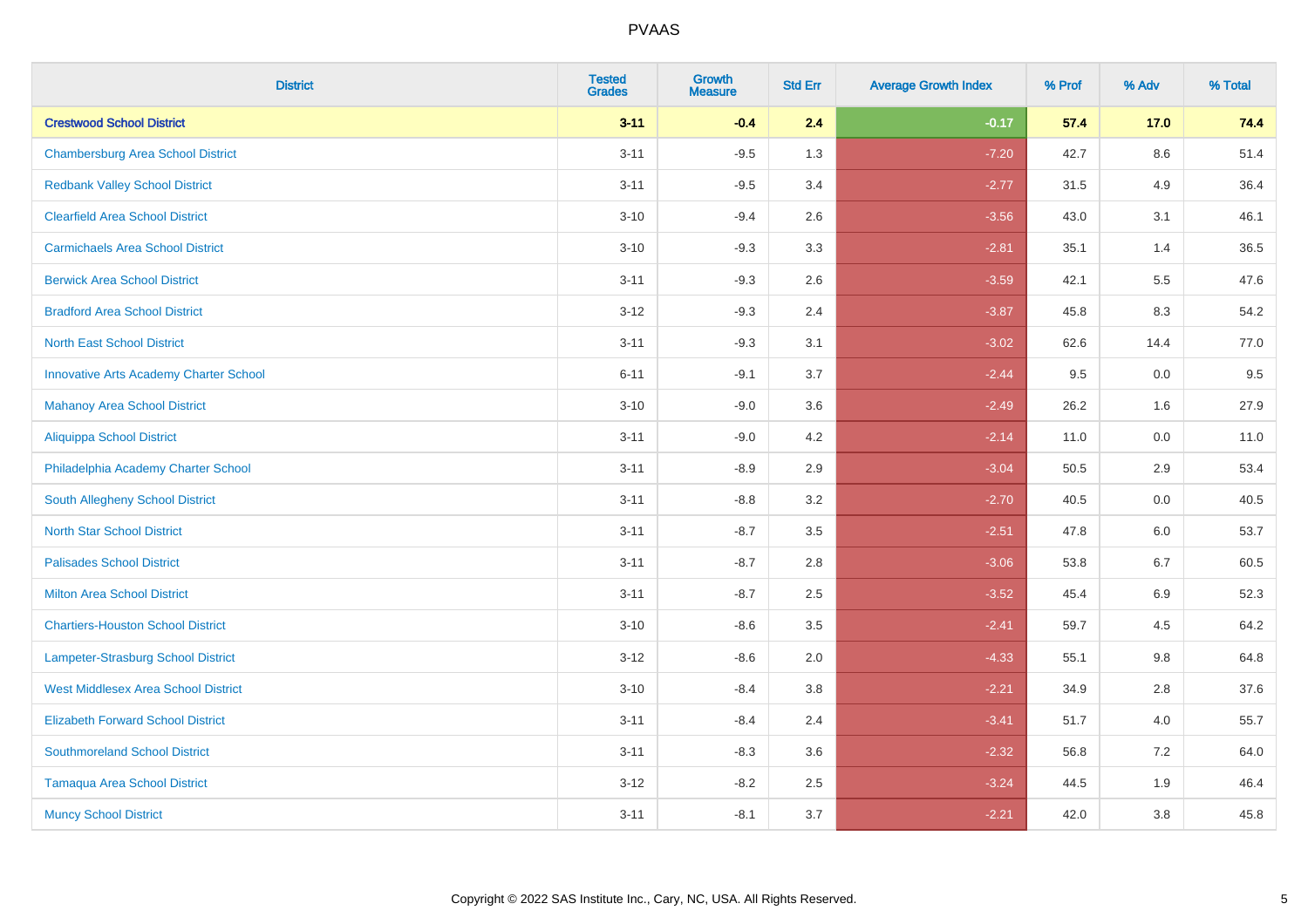| <b>District</b>                              | <b>Tested</b><br><b>Grades</b> | <b>Growth</b><br><b>Measure</b> | <b>Std Err</b> | <b>Average Growth Index</b> | % Prof | % Adv | % Total |
|----------------------------------------------|--------------------------------|---------------------------------|----------------|-----------------------------|--------|-------|---------|
| <b>Crestwood School District</b>             | $3 - 11$                       | $-0.4$                          | 2.4            | $-0.17$                     | 57.4   | 17.0  | 74.4    |
| <b>Portage Area School District</b>          | $3 - 10$                       | $-8.1$                          | 3.6            | $-2.26$                     | 40.6   | 9.4   | 50.0    |
| <b>Blairsville-Saltsburg School District</b> | $3 - 11$                       | $-8.0$                          | 3.0            | $-2.68$                     | 37.3   | 7.0   | 44.3    |
| <b>Western Beaver County School District</b> | $3 - 11$                       | $-7.8$                          | 4.2            | $-1.87$                     | 56.5   | 6.5   | 63.0    |
| <b>Shamokin Area School District</b>         | $3 - 11$                       | $-7.7$                          | 4.8            | $-1.60$                     | 38.1   | 3.2   | 41.3    |
| <b>Pine Grove Area School District</b>       | $3 - 11$                       | $-7.7$                          | 2.9            | $-2.66$                     | 42.3   | 7.7   | 50.0    |
| <b>Dunmore School District</b>               | $3 - 11$                       | $-7.7$                          | 2.9            | $-2.62$                     | 34.0   | 7.2   | 41.2    |
| <b>Penn Hills School District</b>            | $3 - 11$                       | $-7.6$                          | 2.6            | $-2.94$                     | 33.1   | 0.7   | 33.8    |
| <b>Mohawk Area School District</b>           | $3 - 11$                       | $-7.5$                          | 3.1            | $-2.45$                     | 49.4   | 11.0  | 60.4    |
| Northern Tioga School District               | $3 - 12$                       | $-7.5$                          | 2.8            | $-2.64$                     | 54.0   | 1.2   | 55.2    |
| <b>Conneaut School District</b>              | $3 - 12$                       | $-7.5$                          | 2.6            | $-2.91$                     | 38.4   | 7.4   | 45.8    |
| <b>Highlands School District</b>             | $3 - 11$                       | $-7.4$                          | 2.7            | $-2.76$                     | 44.4   | 3.7   | 48.2    |
| <b>Williams Valley School District</b>       | $3 - 11$                       | $-7.3$                          | 3.4            | $-2.13$                     | 23.2   | 0.0   | 23.2    |
| <b>California Area School District</b>       | $3 - 10$                       | $-7.3$                          | 3.6            | $-2.02$                     | 42.6   | 9.8   | 52.5    |
| <b>Forest Hills School District</b>          | $3 - 11$                       | $-7.3$                          | 2.7            | $-2.74$                     | 41.1   | 13.7  | 54.8    |
| <b>Interboro School District</b>             | $3 - 12$                       | $-7.3$                          | 2.1            | $-3.43$                     | 46.6   | 4.8   | 51.4    |
| <b>Brownsville Area School District</b>      | $3 - 12$                       | $-7.2$                          | 3.9            | $-1.83$                     | 34.4   | 6.1   | 40.5    |
| <b>Windber Area School District</b>          | $3 - 11$                       | $-7.2$                          | 3.2            | $-2.24$                     | 55.4   | 7.2   | 62.6    |
| <b>Wallenpaupack Area School District</b>    | $3 - 11$                       | $-7.1$                          | 2.3            | $-3.09$                     | 40.8   | 2.4   | 43.1    |
| <b>Freedom Area School District</b>          | $3 - 11$                       | $-7.1$                          | 3.0            | $-2.37$                     | 43.8   | 4.2   | 47.9    |
| <b>Harbor Creek School District</b>          | $3 - 11$                       | $-7.1$                          | 2.7            | $-2.67$                     | 48.8   | 15.2  | 64.0    |
| <b>Moshannon Valley School District</b>      | $3 - 10$                       | $-7.0$                          | 3.4            | $-2.01$                     | 48.5   | 0.0   | 48.5    |
| <b>Penn-Delco School District</b>            | $3 - 11$                       | $-6.8$                          | 1.9            | $-3.51$                     | 46.6   | 3.2   | 49.8    |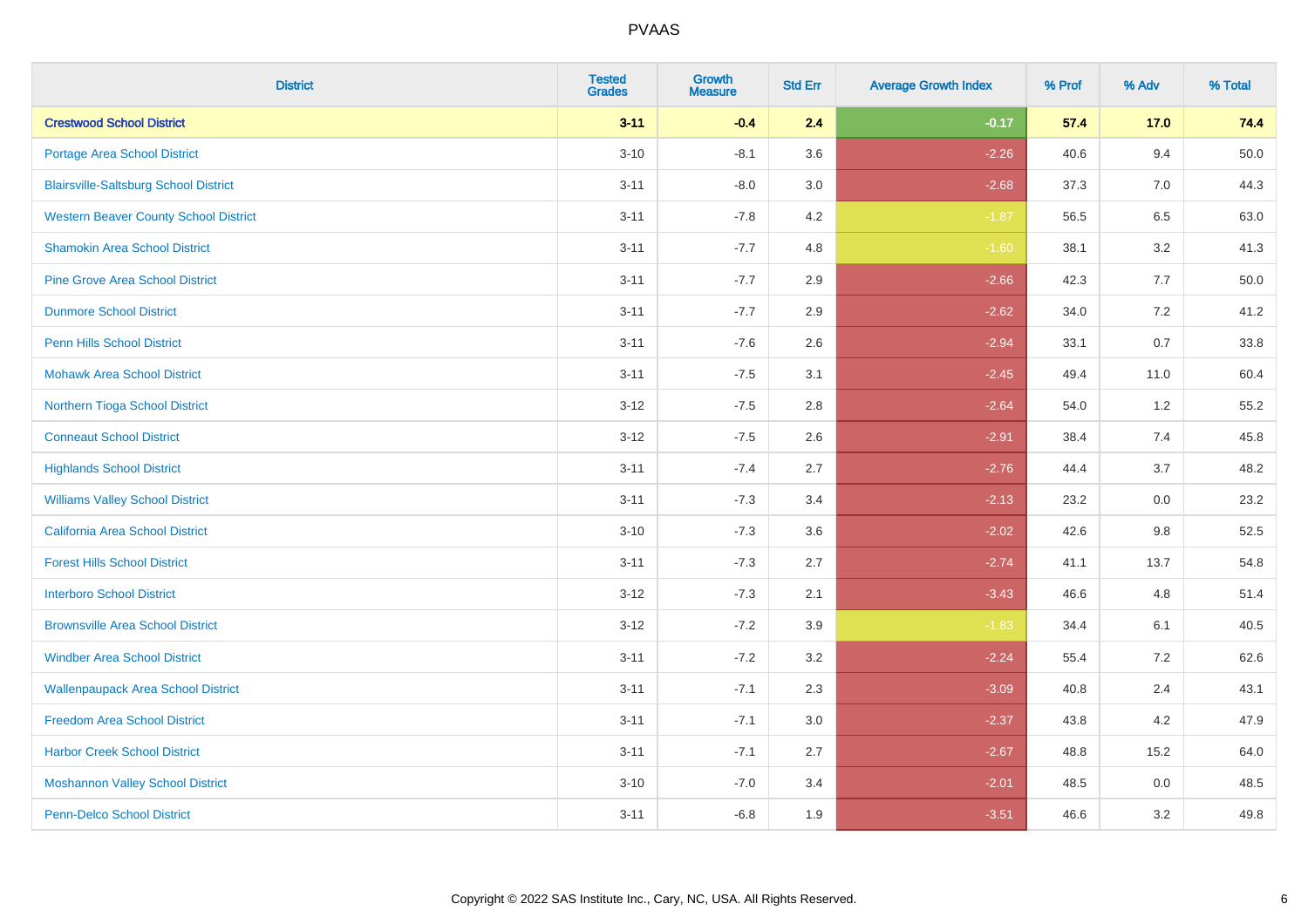| <b>District</b>                                   | <b>Tested</b><br><b>Grades</b> | <b>Growth</b><br><b>Measure</b> | <b>Std Err</b> | <b>Average Growth Index</b> | % Prof | % Adv   | % Total |
|---------------------------------------------------|--------------------------------|---------------------------------|----------------|-----------------------------|--------|---------|---------|
| <b>Crestwood School District</b>                  | $3 - 11$                       | $-0.4$                          | 2.4            | $-0.17$                     | 57.4   | 17.0    | 74.4    |
| <b>Yough School District</b>                      | $3 - 10$                       | $-6.6$                          | 2.7            | $-2.43$                     | 50.8   | 4.0     | 54.8    |
| <b>Butler Area School District</b>                | $3 - 11$                       | $-6.5$                          | 1.5            | $-4.26$                     | 42.5   | 9.4     | 51.9    |
| <b>Executive Education Academy Charter School</b> | $3 - 10$                       | $-6.5$                          | 3.1            | $-2.08$                     | 23.7   | 2.2     | 25.8    |
| <b>New Castle Area School District</b>            | $3 - 12$                       | $-6.4$                          | 2.4            | $-2.66$                     | 32.5   | 4.3     | 36.8    |
| <b>Tri-Valley School District</b>                 | $3 - 10$                       | $-6.4$                          | 4.1            | $-1.57$                     | 37.0   | 4.4     | 41.3    |
| <b>Slippery Rock Area School District</b>         | $3 - 11$                       | $-6.3$                          | 2.5            | $-2.51$                     | 56.2   | 9.5     | 65.7    |
| <b>Upper Dauphin Area School District</b>         | $3 - 11$                       | $-6.3$                          | 3.2            | $-1.98$                     | 37.4   | 4.8     | 42.2    |
| <b>East Allegheny School District</b>             | $3 - 11$                       | $-6.3$                          | 3.3            | $-1.87$                     | 31.9   | 9.7     | 41.7    |
| <b>Dubois Area School District</b>                | $3 - 11$                       | $-6.2$                          | 2.0            | $-3.07$                     | 50.9   | 13.4    | 64.3    |
| <b>Mount Union Area School District</b>           | $3 - 10$                       | $-6.1$                          | 3.1            | $-1.97$                     | 32.2   | 3.4     | 35.6    |
| Waynesboro Area School District                   | $3 - 12$                       | $-6.1$                          | 1.9            | $-3.20$                     | 50.0   | 6.8     | 56.8    |
| <b>East Lycoming School District</b>              | $3 - 11$                       | $-6.0$                          | 2.7            | $-2.24$                     | 48.3   | $4.2\,$ | 52.5    |
| <b>Karns City Area School District</b>            | $3 - 11$                       | $-6.0$                          | 2.9            | $-2.03$                     | 53.1   | 8.3     | 61.5    |
| <b>Forest City Regional School District</b>       | $3 - 12$                       | $-6.0$                          | 3.0            | $-1.96$                     | 44.1   | 0.0     | 44.1    |
| <b>Old Forge School District</b>                  | $3 - 12$                       | $-5.9$                          | 3.4            | $-1.73$                     | 52.9   | 7.1     | 60.0    |
| <b>Shade-Central City School District</b>         | $3 - 11$                       | $-5.9$                          | 4.6            | $-1.28$                     | 27.8   | 0.0     | 27.8    |
| <b>Fort Cherry School District</b>                | $3 - 10$                       | $-5.9$                          | 3.8            | $-1.56$                     | 55.2   | 5.2     | 60.3    |
| <b>Universal Audenried Charter School</b>         | $9 - 11$                       | $-5.8$                          | 2.4            | $-2.40$                     | 14.6   | 0.0     | 14.6    |
| Jim Thorpe Area School District                   | $3 - 11$                       | $-5.8$                          | 2.7            | $-2.19$                     | 33.3   | 7.4     | 40.7    |
| <b>Blue Mountain School District</b>              | $3 - 10$                       | $-5.8$                          | 2.3            | $-2.56$                     | 46.6   | 8.5     | 55.1    |
| Susquehanna Township School District              | $3 - 12$                       | $-5.8$                          | 2.7            | $-2.17$                     | 36.0   | 5.6     | 41.6    |
| <b>Ferndale Area School District</b>              | $3 - 10$                       | $-5.8$                          | 4.3            | $-1.33$                     | 40.0   | 0.0     | 40.0    |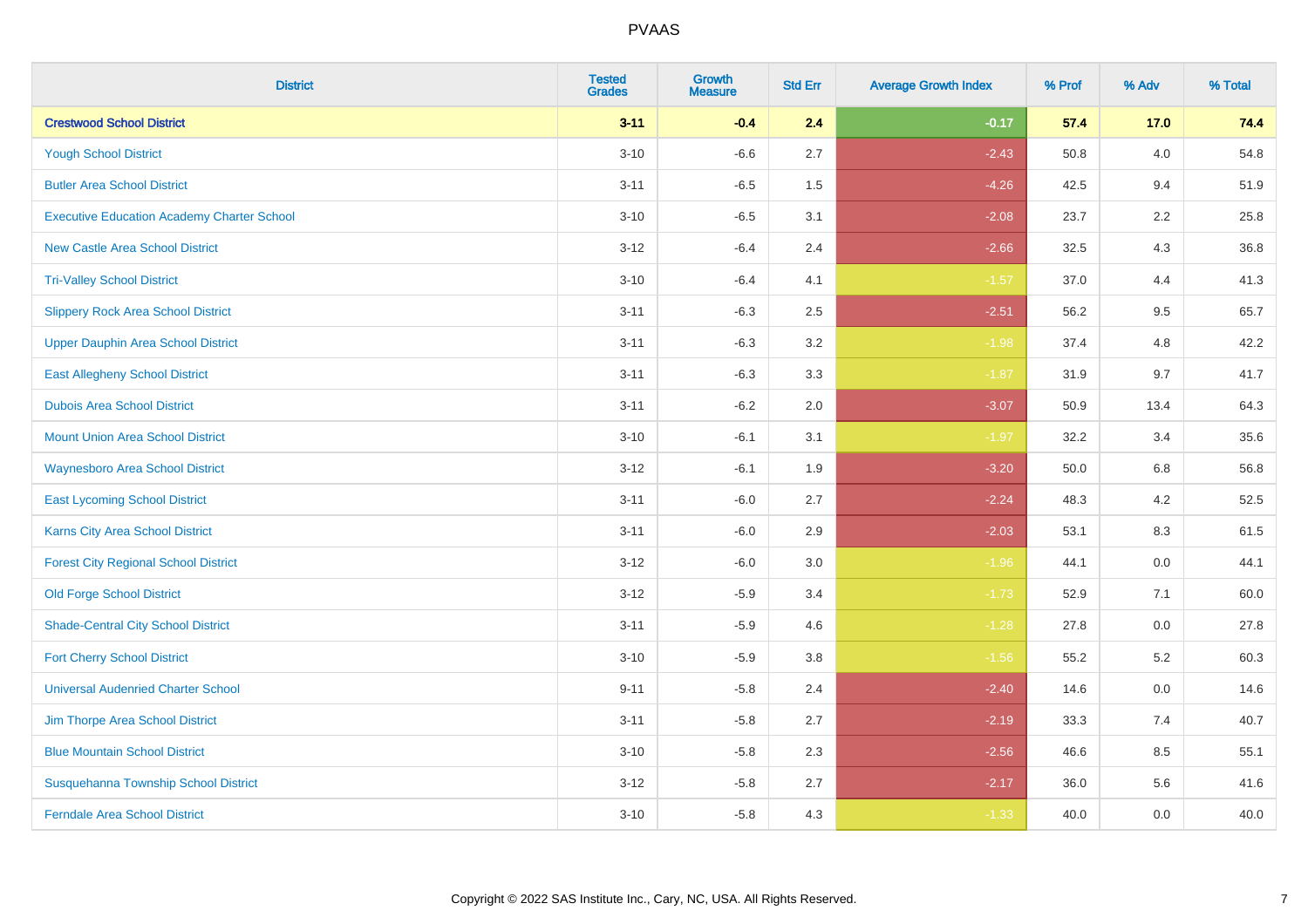| <b>District</b>                                | <b>Tested</b><br><b>Grades</b> | Growth<br><b>Measure</b> | <b>Std Err</b> | <b>Average Growth Index</b> | % Prof | % Adv   | % Total |
|------------------------------------------------|--------------------------------|--------------------------|----------------|-----------------------------|--------|---------|---------|
| <b>Crestwood School District</b>               | $3 - 11$                       | $-0.4$                   | 2.4            | $-0.17$                     | 57.4   | 17.0    | 74.4    |
| <b>Pequea Valley School District</b>           | $3 - 11$                       | $-5.8$                   | 3.2            | $-1.80$                     | 39.8   | 9.1     | 48.9    |
| <b>Austin Area School District</b>             | $3 - 11$                       | $-5.7$                   | 6.4            | $-0.90$                     | 33.3   | 5.6     | 38.9    |
| <b>Carbon Career &amp; Technical Institute</b> | $9 - 11$                       | $-5.7$                   | 3.6            | $-1.59$                     | 34.5   | $1.2\,$ | 35.7    |
| <b>Claysburg-Kimmel School District</b>        | $3 - 11$                       | $-5.7$                   | 4.0            | $-1.42$                     | 42.9   | 8.2     | 51.0    |
| South Williamsport Area School District        | $3 - 10$                       | $-5.7$                   | 2.5            | $-2.30$                     | 45.5   | 4.5     | 50.0    |
| <b>Fairfield Area School District</b>          | $3 - 11$                       | $-5.6$                   | 3.4            | $-1.66$                     | 57.9   | 4.0     | 61.8    |
| <b>Canton Area School District</b>             | $3 - 11$                       | $-5.5$                   | 3.2            | $-1.75$                     | 40.7   | 2.3     | 43.0    |
| <b>Bermudian Springs School District</b>       | $3 - 11$                       | $-5.5$                   | 2.9            | $-1.94$                     | 56.4   | 6.8     | 63.2    |
| <b>Montrose Area School District</b>           | $3 - 10$                       | $-5.5$                   | 3.0            | $-1.82$                     | 46.7   | 5.4     | 52.2    |
| <b>Trinity Area School District</b>            | $3 - 11$                       | $-5.4$                   | 2.0            | $-2.71$                     | 48.3   | 11.8    | 60.1    |
| Imhotep Institute Charter High School          | $9 - 11$                       | $-5.3$                   | 5.8            | $-0.92$                     | 25.0   | 0.0     | 25.0    |
| <b>Corry Area School District</b>              | $3 - 11$                       | $-5.3$                   | 2.6            | $-2.03$                     | 38.5   | 6.0     | 44.5    |
| <b>Carlisle Area School District</b>           | $3 - 11$                       | $-5.3$                   | 1.9            | $-2.81$                     | 54.0   | 6.3     | 60.3    |
| <b>Indiana Area School District</b>            | $3 - 11$                       | $-5.3$                   | 2.3            | $-2.28$                     | 47.6   | 18.4    | 66.1    |
| <b>Middletown Area School District</b>         | $3 - 11$                       | $-5.3$                   | 2.6            | $-2.05$                     | 46.4   | 5.3     | 51.7    |
| <b>Brentwood Borough School District</b>       | $3 - 11$                       | $-5.3$                   | 3.0            | $-1.72$                     | 52.0   | 6.1     | 58.2    |
| Perseus House Charter School Of Excellence     | $6 - 11$                       | $-5.2$                   | 3.0            | $-1.72$                     | 16.5   | 0.0     | 16.5    |
| <b>Keystone Central School District</b>        | $3 - 11$                       | $-5.1$                   | 2.0            | $-2.46$                     | 44.7   | 4.6     | 49.4    |
| <b>Upper Moreland Township School District</b> | $3 - 11$                       | $-5.0$                   | 2.2            | $-2.31$                     | 57.9   | 4.0     | 61.9    |
| <b>Mount Pleasant Area School District</b>     | $3 - 11$                       | $-5.0$                   | 2.6            | $-1.93$                     | 52.6   | 0.0     | 52.6    |
| <b>Washington School District</b>              | $3 - 11$                       | $-4.9$                   | 2.8            | $-1.76$                     | 30.1   | 2.4     | 32.5    |
| <b>Brandywine Heights Area School District</b> | $3 - 11$                       | $-4.9$                   | 2.7            | $-1.81$                     | 49.2   | 8.2     | 57.4    |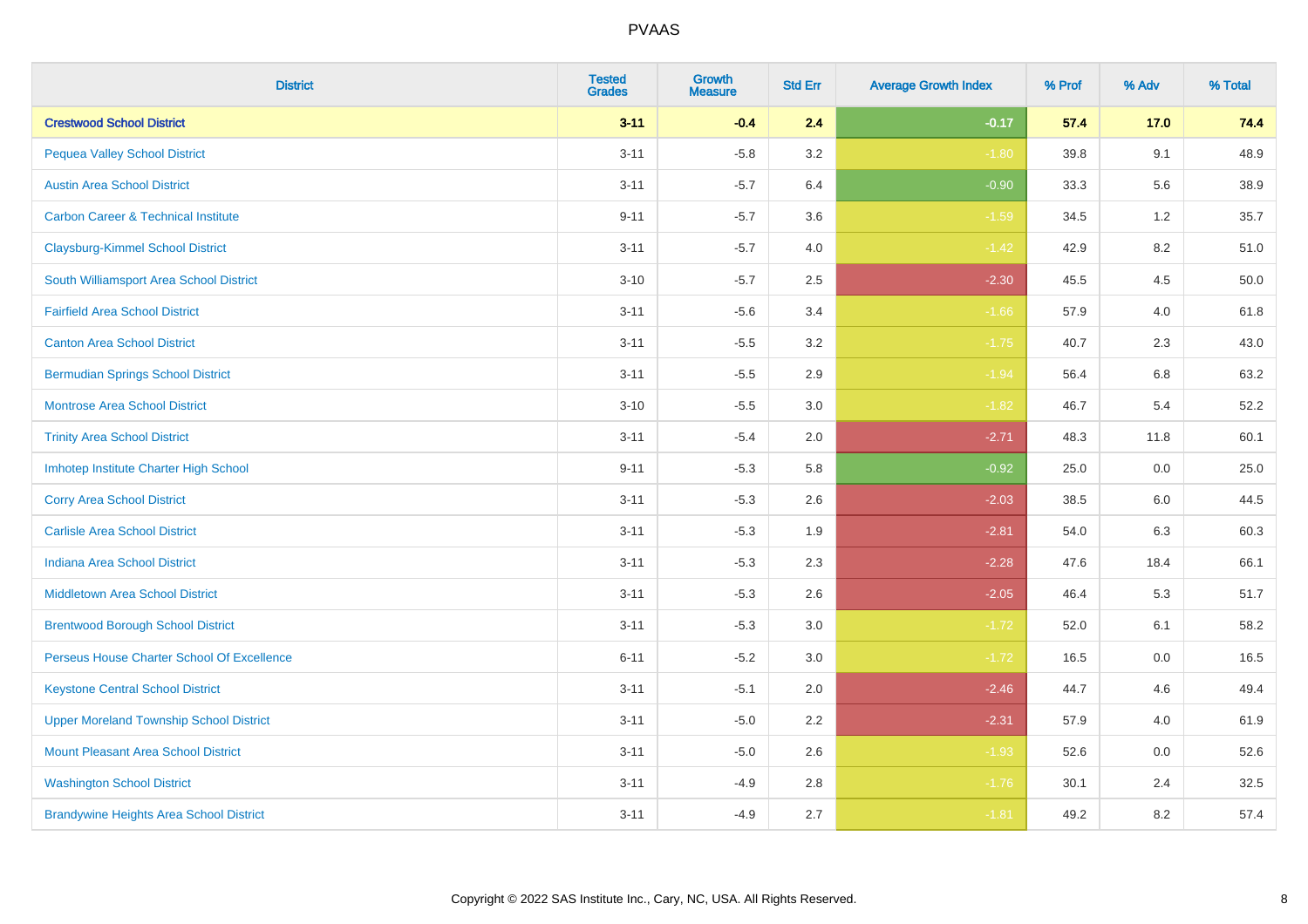| <b>District</b>                               | <b>Tested</b><br><b>Grades</b> | <b>Growth</b><br><b>Measure</b> | <b>Std Err</b> | <b>Average Growth Index</b> | % Prof | % Adv   | % Total |
|-----------------------------------------------|--------------------------------|---------------------------------|----------------|-----------------------------|--------|---------|---------|
| <b>Crestwood School District</b>              | $3 - 11$                       | $-0.4$                          | 2.4            | $-0.17$                     | 57.4   | 17.0    | 74.4    |
| <b>Juniata County School District</b>         | $3 - 12$                       | $-4.9$                          | 2.1            | $-2.26$                     | 38.5   | $2.9\,$ | 41.4    |
| <b>Central Columbia School District</b>       | $3 - 12$                       | $-4.8$                          | 2.6            | $-1.86$                     | 53.7   | 14.8    | 68.5    |
| <b>Nazareth Area School District</b>          | $3 - 11$                       | $-4.7$                          | 1.7            | $-2.82$                     | 59.2   | $9.9\,$ | 69.0    |
| <b>Boyertown Area School District</b>         | $3 - 11$                       | $-4.7$                          | 1.5            | $-3.17$                     | 55.2   | 11.3    | 66.5    |
| <b>Apollo-Ridge School District</b>           | $3 - 12$                       | $-4.7$                          | 3.7            | $-1.24$                     | 50.0   | 10.0    | 60.0    |
| <b>Crawford Central School District</b>       | $3 - 11$                       | $-4.7$                          | 2.2            | $-2.15$                     | 40.6   | 10.5    | 51.1    |
| <b>Riverview School District</b>              | $3 - 11$                       | $-4.6$                          | 3.8            | $-1.20$                     | 57.9   | 15.8    | 73.7    |
| <b>West Greene School District</b>            | $3 - 11$                       | $-4.5$                          | 4.3            | $-1.04$                     | 36.6   | 7.3     | 43.9    |
| <b>Greensburg Salem School District</b>       | $3 - 11$                       | $-4.4$                          | 2.4            | $-1.88$                     | 47.6   | 4.9     | 52.4    |
| <b>Coatesville Area School District</b>       | $3 - 11$                       | $-4.4$                          | 1.7            | $-2.62$                     | 36.3   | 4.2     | 40.5    |
| <b>Quakertown Community School District</b>   | $3 - 12$                       | $-4.4$                          | 1.6            | $-2.70$                     | 56.5   | 10.0    | 66.6    |
| <b>Somerset Area School District</b>          | $3 - 11$                       | $-4.4$                          | 2.3            | $-1.93$                     | 44.4   | 14.9    | 59.3    |
| <b>Gillingham Charter School</b>              | $3 - 11$                       | $-4.4$                          | 5.6            | $-0.77$                     | 20.8   | 8.3     | 29.2    |
| <b>Forest Area School District</b>            | $3 - 11$                       | $-4.4$                          | 5.4            | $-0.81$                     | 36.2   | 2.1     | 38.3    |
| Jeannette City School District                | $3 - 11$                       | $-4.3$                          | 3.8            | $-1.13$                     | 46.7   | $7.5\,$ | 54.2    |
| <b>Antietam School District</b>               | $3 - 10$                       | $-4.3$                          | 3.8            | $-1.13$                     | 36.4   | $5.4$   | 41.8    |
| <b>Oxford Area School District</b>            | $3 - 11$                       | $-4.3$                          | 1.9            | $-2.26$                     | 41.3   | 8.0     | 49.3    |
| <b>Bristol Borough School District</b>        | $3 - 12$                       | $-4.3$                          | 3.4            | $-1.27$                     | 39.7   | 1.3     | 41.0    |
| <b>Turkeyfoot Valley Area School District</b> | $3 - 12$                       | $-4.3$                          | 5.6            | $-0.76$                     | 22.0   | 5.1     | 27.1    |
| <b>Troy Area School District</b>              | $3 - 10$                       | $-4.3$                          | 3.4            | $-1.26$                     | 43.2   | 5.7     | 48.9    |
| East Pennsboro Area School District           | $3 - 11$                       | $-4.2$                          | 2.5            | $-1.71$                     | 60.8   | 8.5     | 69.3    |
| <b>Ellwood City Area School District</b>      | $3 - 11$                       | $-4.2$                          | 3.2            | $-1.29$                     | 54.1   | 14.1    | 68.2    |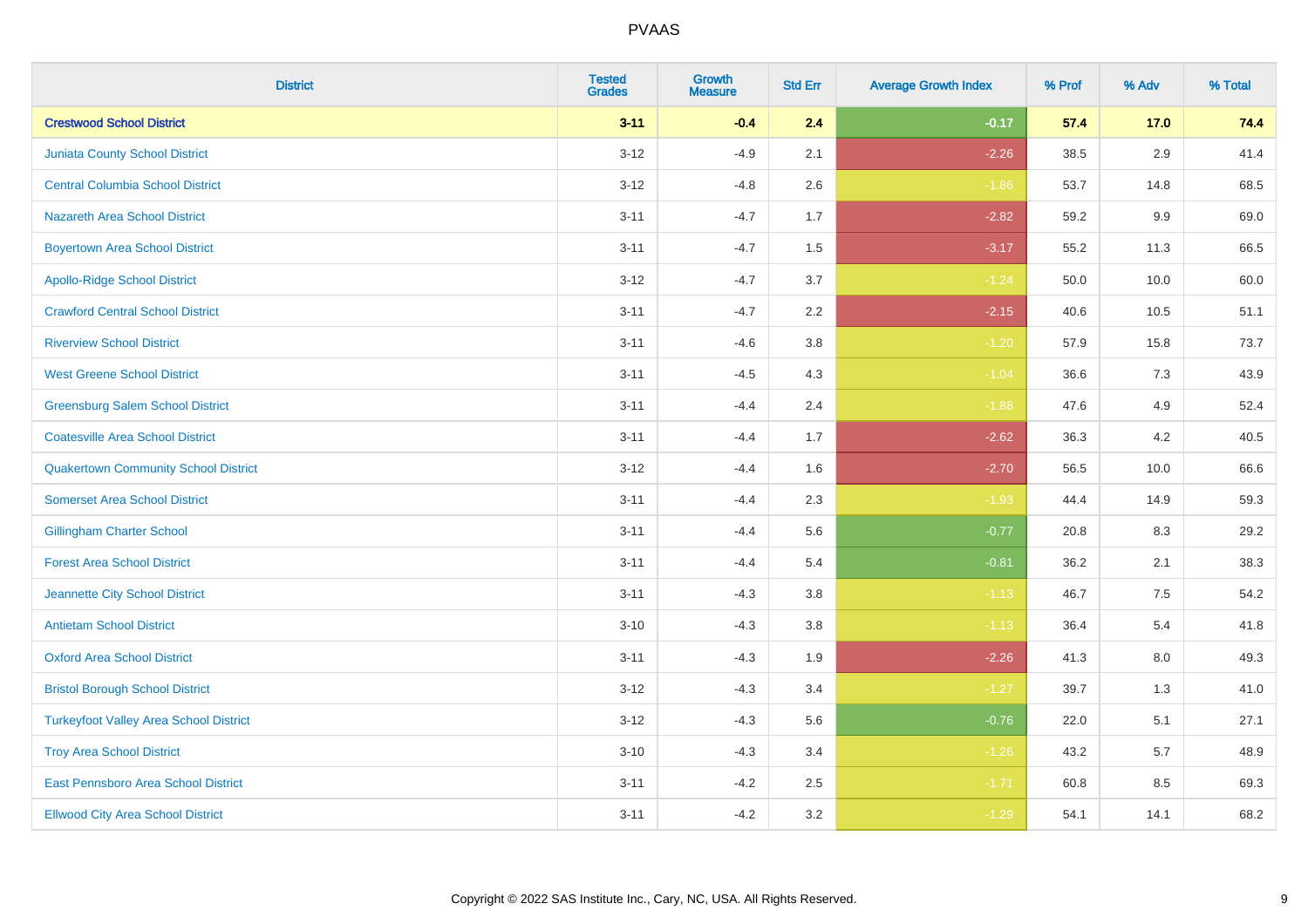| <b>District</b>                                                       | <b>Tested</b><br><b>Grades</b> | <b>Growth</b><br><b>Measure</b> | <b>Std Err</b> | <b>Average Growth Index</b> | % Prof | % Adv   | % Total |
|-----------------------------------------------------------------------|--------------------------------|---------------------------------|----------------|-----------------------------|--------|---------|---------|
| <b>Crestwood School District</b>                                      | $3 - 11$                       | $-0.4$                          | 2.4            | $-0.17$                     | 57.4   | 17.0    | 74.4    |
| <b>MaST Community Charter School</b>                                  | $3 - 10$                       | $-4.1$                          | 2.7            | $-1.52$                     | 44.0   | 9.5     | 53.4    |
| <b>Easton Area School District</b>                                    | $3 - 12$                       | $-4.1$                          | 1.4            | $-2.91$                     | 39.9   | 4.0     | 43.9    |
| <b>Cambria Heights School District</b>                                | $3 - 10$                       | $-4.1$                          | 3.1            | $-1.32$                     | 51.0   | $6.0\,$ | 57.0    |
| <b>Elk Lake School District</b>                                       | $3 - 11$                       | $-4.0$                          | 3.3            | $-1.23$                     | 46.2   | 3.3     | 49.4    |
| <b>Pottstown School District</b>                                      | $3 - 12$                       | $-4.0$                          | 2.4            | $-1.68$                     | 29.8   | 1.2     | 31.0    |
| <b>Gettysburg Area School District</b>                                | $3 - 11$                       | $-4.0$                          | 2.1            | $-1.89$                     | 45.3   | 14.0    | 59.3    |
| Preparatory Charter School Of Mathematics, Science, Tech, And Careers | $9 - 10$                       | $-4.0$                          | 2.5            | $-1.59$                     | 15.0   | 0.0     | 15.0    |
| <b>Sullivan County School District</b>                                | $3 - 10$                       | $-4.0$                          | 4.4            | $-0.90$                     | 66.7   | 2.6     | 69.2    |
| <b>Westmont Hilltop School District</b>                               | $3 - 11$                       | $-4.0$                          | 2.8            | $-1.40$                     | 36.3   | 13.3    | 49.6    |
| Juniata Valley School District                                        | $3 - 11$                       | $-3.9$                          | 3.5            | $-1.10$                     | 44.4   | 3.5     | 47.8    |
| <b>Big Beaver Falls Area School District</b>                          | $3 - 11$                       | $-3.9$                          | 3.3            | $-1.18$                     | 34.1   | 3.5     | 37.6    |
| <b>York Co School Of Technology</b>                                   | $9 - 12$                       | $-3.8$                          | 1.7            | $-2.22$                     | 39.1   | 5.6     | 44.7    |
| <b>Valley Grove School District</b>                                   | $3 - 10$                       | $-3.7$                          | 3.7            | $-1.01$                     | 51.2   | 6.1     | 57.3    |
| <b>Kane Area School District</b>                                      | $3 - 10$                       | $-3.7$                          | 3.2            | $-1.17$                     | 39.5   | 9.9     | 49.4    |
| <b>Conemaugh Township Area School District</b>                        | $3 - 12$                       | $-3.7$                          | 3.4            | $-1.09$                     | 53.8   | 17.6    | 71.4    |
| <b>Kiski Area School District</b>                                     | $3 - 11$                       | $-3.7$                          | 2.0            | $-1.86$                     | 57.4   | 10.4    | 67.8    |
| <b>Twin Valley School District</b>                                    | $3 - 12$                       | $-3.6$                          | 2.1            | $-1.69$                     | 49.6   | 7.1     | 56.8    |
| <b>Perkiomen Valley School District</b>                               | $3 - 11$                       | $-3.5$                          | 1.6            | $-2.18$                     | 53.8   | 13.4    | 67.2    |
| <b>Fannett-Metal School District</b>                                  | $3 - 11$                       | $-3.4$                          | 5.1            | $-0.67$                     | 38.7   | 8.1     | 46.8    |
| <b>Chestnut Ridge School District</b>                                 | $3 - 12$                       | $-3.4$                          | 2.9            | $-1.17$                     | 46.6   | 5.8     | 52.4    |
| <b>Pittsburgh School District</b>                                     | $3 - 11$                       | $-3.3$                          | 1.1            | $-3.04$                     | 33.9   | 8.2     | 42.1    |
| <b>Riverside School District</b>                                      | $3 - 11$                       | $-3.2$                          | 3.0            | $-1.09$                     | 43.0   | 9.0     | 52.0    |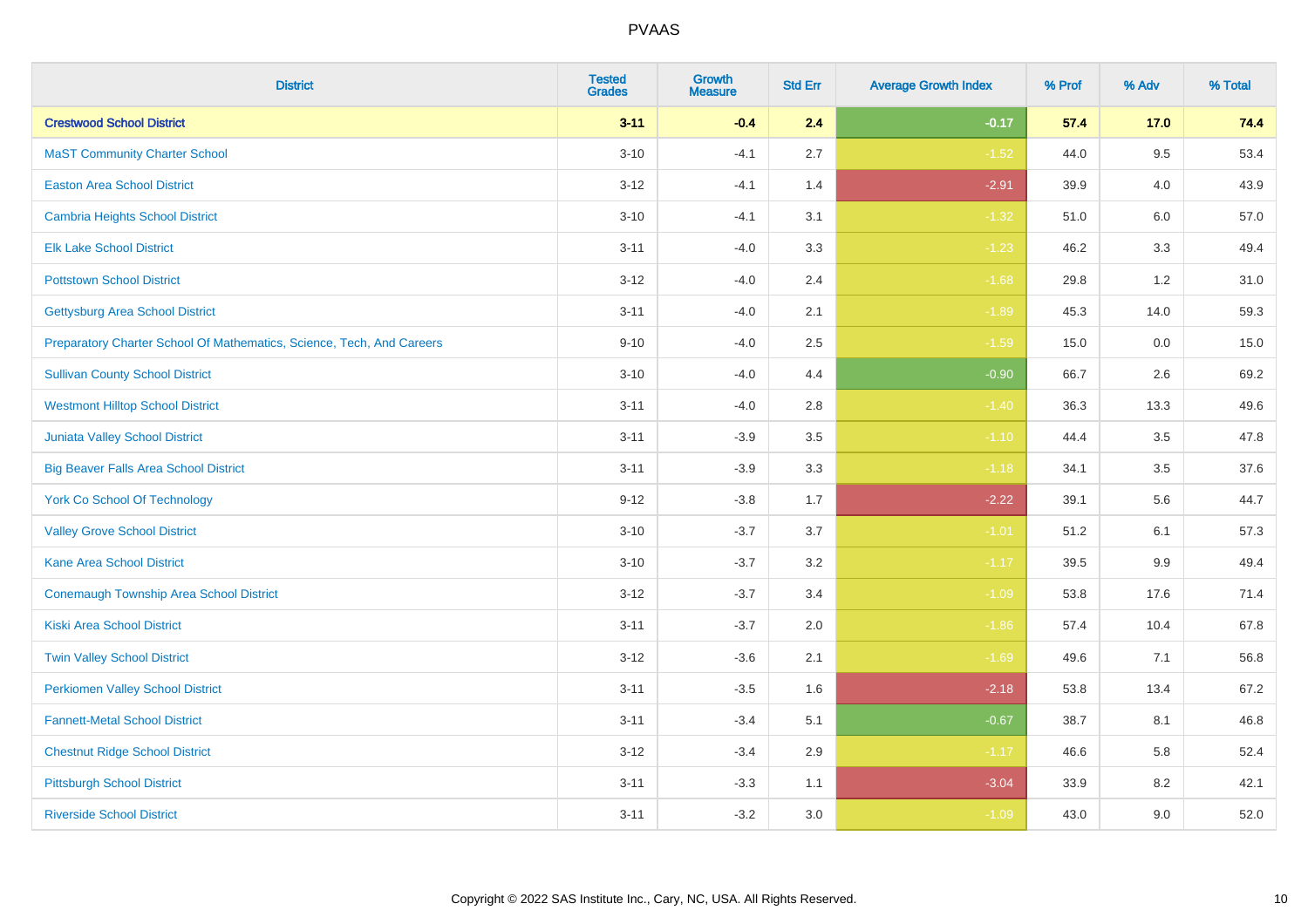| <b>District</b>                                         | <b>Tested</b><br><b>Grades</b> | <b>Growth</b><br><b>Measure</b> | <b>Std Err</b> | <b>Average Growth Index</b> | % Prof | % Adv   | % Total |
|---------------------------------------------------------|--------------------------------|---------------------------------|----------------|-----------------------------|--------|---------|---------|
| <b>Crestwood School District</b>                        | $3 - 11$                       | $-0.4$                          | 2.4            | $-0.17$                     | 57.4   | 17.0    | 74.4    |
| <b>Conemaugh Valley School District</b>                 | $3 - 12$                       | $-3.2$                          | 4.1            | $-0.78$                     | 48.2   | 5.6     | 53.7    |
| <b>Columbia Borough School District</b>                 | $3 - 12$                       | $-3.1$                          | 3.5            | $-0.89$                     | 29.5   | 1.9     | 31.4    |
| <b>Northeast Bradford School District</b>               | $3 - 10$                       | $-3.1$                          | 4.0            | $-0.78$                     | 33.9   | 3.4     | 37.3    |
| <b>Greater Johnstown School District</b>                | $3 - 11$                       | $-3.1$                          | 2.6            | $-1.19$                     | 26.1   | 0.0     | 26.1    |
| <b>Greencastle-Antrim School District</b>               | $3 - 11$                       | $-3.0$                          | 2.2            | $-1.36$                     | 62.4   | $9.9\,$ | 72.3    |
| Center For Student Learning Charter School At Pennsbury | $6 - 12$                       | $-2.9$                          | 6.1            | $-0.47$                     | 42.9   | $0.0\,$ | 42.9    |
| <b>Scranton School District</b>                         | $3 - 12$                       | $-2.9$                          | 2.4            | $-1.22$                     | 45.6   | 3.6     | 49.1    |
| Oil City Area School District                           | $3 - 11$                       | $-2.9$                          | 2.6            | $-1.08$                     | 44.4   | 5.8     | 50.2    |
| <b>Quaker Valley School District</b>                    | $3 - 11$                       | $-2.8$                          | $2.6\,$        | $-1.08$                     | 55.2   | 13.2    | 68.4    |
| <b>Susquehanna Community School District</b>            | $3 - 11$                       | $-2.8$                          | 4.2            | $-0.66$                     | 49.4   | 6.9     | 56.3    |
| <b>Chichester School District</b>                       | $3 - 11$                       | $-2.7$                          | 2.3            | $-1.17$                     | 44.6   | 6.6     | 51.2    |
| <b>Lewisburg Area School District</b>                   | $3 - 11$                       | $-2.7$                          | 2.6            | $-1.03$                     | 57.0   | 18.5    | 75.6    |
| Shenango Area School District                           | $3 - 11$                       | $-2.6$                          | 3.3            | $-0.79$                     | 50.6   | 13.9    | 64.6    |
| <b>Charleroi School District</b>                        | $3 - 11$                       | $-2.6$                          | 3.0            | $-0.86$                     | 55.7   | 7.4     | 63.1    |
| <b>Dallas School District</b>                           | $3 - 11$                       | $-2.5$                          | 2.2            | $-1.12$                     | 54.9   | 7.6     | 62.4    |
| <b>Clarion-Limestone Area School District</b>           | $3 - 12$                       | $-2.5$                          | 4.1            | $-0.60$                     | 56.8   | 6.8     | 63.6    |
| North Pocono School District                            | $3 - 11$                       | $-2.3$                          | 3.4            | $-0.68$                     | 52.0   | 16.4    | 68.5    |
| <b>Wyoming Valley West School District</b>              | $3 - 11$                       | $-2.2$                          | 2.4            | $-0.91$                     | 49.4   | 3.0     | 52.4    |
| <b>Burgettstown Area School District</b>                | $3 - 11$                       | $-2.1$                          | 3.4            | $-0.62$                     | 50.0   | 1.4     | 51.4    |
| <b>Bald Eagle Area School District</b>                  | $3 - 11$                       | $-2.1$                          | 2.7            | $-0.75$                     | 48.4   | 9.4     | 57.7    |
| Huntingdon Area School District                         | $3 - 11$                       | $-2.0$                          | 2.7            | $-0.72$                     | 36.8   | 10.3    | 47.0    |
| Hope For Hyndman Charter School                         | $3 - 11$                       | $-2.0$                          | 6.1            | $-0.32$                     | 33.3   | 0.0     | 33.3    |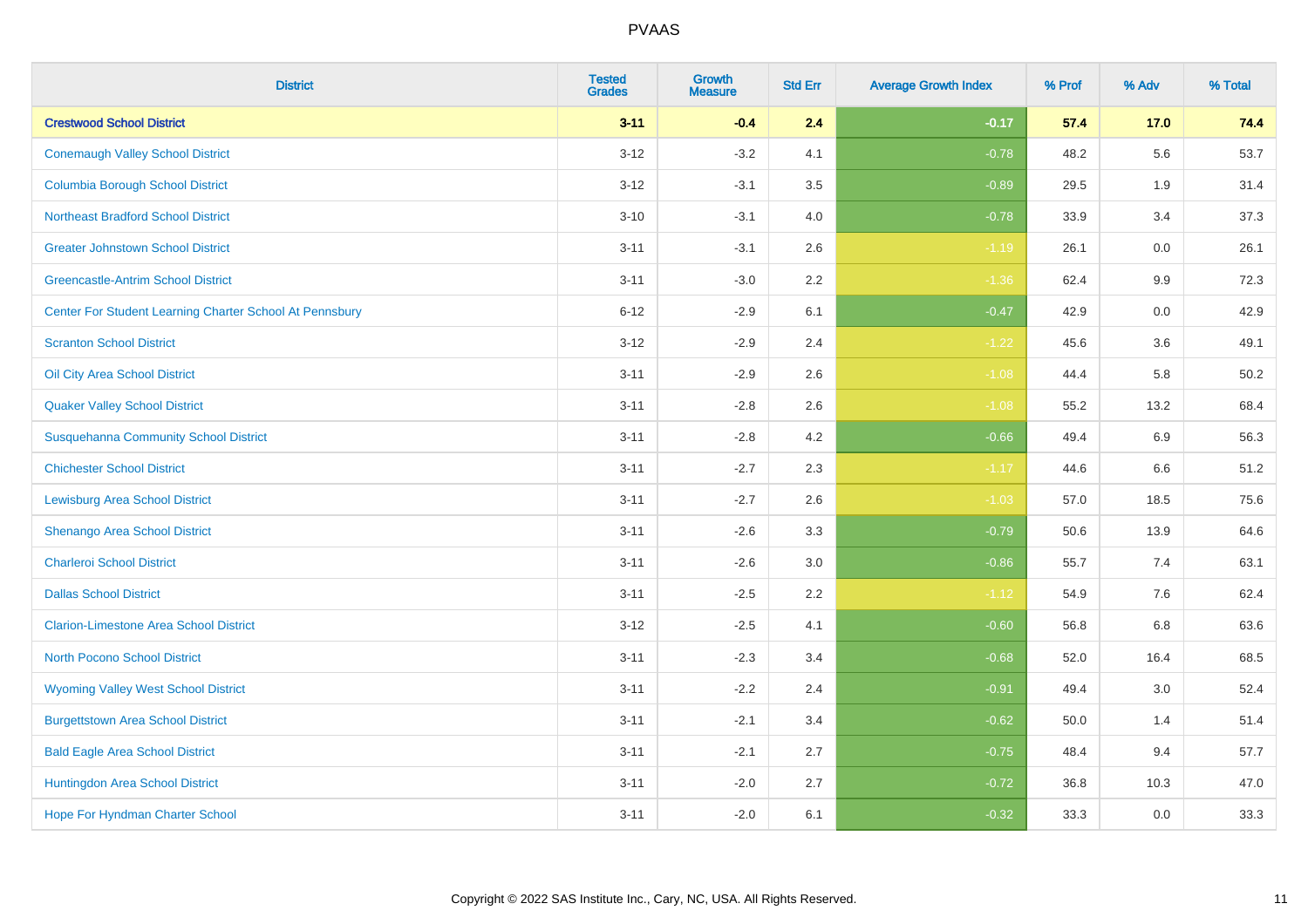| <b>District</b>                          | <b>Tested</b><br><b>Grades</b> | Growth<br><b>Measure</b> | <b>Std Err</b> | <b>Average Growth Index</b> | % Prof | % Adv   | % Total |
|------------------------------------------|--------------------------------|--------------------------|----------------|-----------------------------|--------|---------|---------|
| <b>Crestwood School District</b>         | $3 - 11$                       | $-0.4$                   | 2.4            | $-0.17$                     | 57.4   | 17.0    | 74.4    |
| <b>Montour School District</b>           | $3 - 11$                       | $-1.8$                   | 2.1            | $-0.88$                     | 61.4   | 15.1    | 76.5    |
| <b>North Hills School District</b>       | $3 - 11$                       | $-1.8$                   | 1.8            | $-0.96$                     | 59.1   | 14.1    | 73.2    |
| <b>Phoenixville Area School District</b> | $3 - 11$                       | $-1.7$                   | 2.1            | $-0.83$                     | 59.9   | 10.6    | 70.5    |
| <b>Chartiers Valley School District</b>  | $3 - 11$                       | $-1.7$                   | 2.0            | $-0.81$                     | 54.7   | 8.4     | 63.1    |
| <b>Mid Valley School District</b>        | $3 - 10$                       | $-1.7$                   | 3.0            | $-0.55$                     | 45.1   | 7.8     | 52.9    |
| South Side Area School District          | $3 - 11$                       | $-1.6$                   | 3.3            | $-0.48$                     | 50.0   | $6.8\,$ | 56.8    |
| <b>Cornell School District</b>           | $3 - 11$                       | $-1.6$                   | 5.0            | $-0.32$                     | 33.8   | 1.5     | 35.4    |
| <b>Lehighton Area School District</b>    | $3 - 11$                       | $-1.6$                   | 2.3            | $-0.70$                     | 51.1   | 5.6     | 56.7    |
| <b>Central Greene School District</b>    | $3 - 11$                       | $-1.6$                   | 2.8            | $-0.55$                     | 54.2   | 2.8     | 57.0    |
| <b>Lebanon School District</b>           | $3 - 11$                       | $-1.6$                   | 1.9            | $-0.80$                     | 24.4   | 2.6     | 27.0    |
| <b>Sharpsville Area School District</b>  | $3 - 11$                       | $-1.4$                   | 3.5            | $-0.40$                     | 55.2   | 13.4    | 68.7    |
| <b>Seneca Valley School District</b>     | $3 - 11$                       | $-1.4$                   | 1.4            | $-0.99$                     | 57.2   | 11.4    | 68.6    |
| <b>Cheltenham School District</b>        | $3 - 11$                       | $-1.4$                   | 2.1            | $-0.67$                     | 46.1   | 10.0    | 56.1    |
| <b>Wyoming Area School District</b>      | $3 - 10$                       | $-1.3$                   | 2.6            | $-0.50$                     | 53.8   | 10.8    | 64.6    |
| <b>Bellwood-Antis School District</b>    | $3 - 10$                       | $-1.2$                   | 3.2            | $-0.39$                     | 55.1   | 10.1    | 65.2    |
| <b>Palmerton Area School District</b>    | $3 - 11$                       | $-1.2$                   | 3.0            | $-0.39$                     | 57.4   | 5.0     | 62.4    |
| Mt Lebanon School District               | $3 - 11$                       | $-1.0$                   | 1.5            | $-0.70$                     | 61.9   | 24.0    | 85.9    |
| <b>North Schuylkill School District</b>  | $3 - 11$                       | $-1.0$                   | 2.4            | $-0.42$                     | 41.8   | 5.1     | 46.8    |
| <b>Manheim Township School District</b>  | $3 - 12$                       | $-0.9$                   | 1.6            | $-0.58$                     | 53.2   | 15.5    | 68.7    |
| <b>Lakeview School District</b>          | $3 - 11$                       | $-0.9$                   | 3.7            | $-0.24$                     | 60.3   | 3.2     | 63.5    |
| <b>Glendale School District</b>          | $3 - 10$                       | $-0.9$                   | 3.7            | $-0.24$                     | 50.0   | 5.4     | 55.4    |
| <b>Conewago Valley School District</b>   | $3 - 12$                       | $-0.9$                   | 2.0            | $-0.45$                     | 51.7   | 9.6     | 61.3    |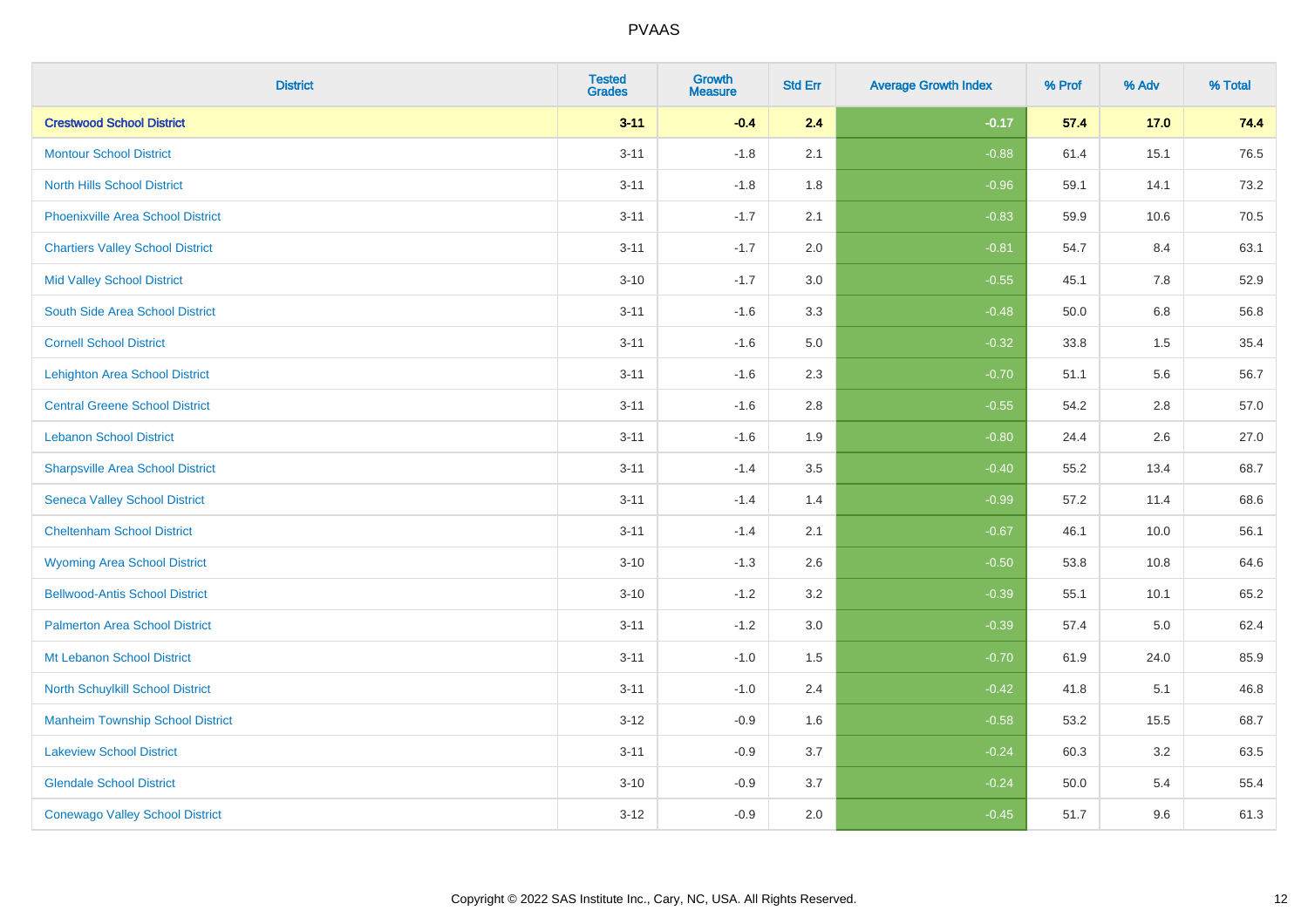| <b>District</b>                                    | <b>Tested</b><br><b>Grades</b> | <b>Growth</b><br><b>Measure</b> | <b>Std Err</b> | <b>Average Growth Index</b> | % Prof | % Adv | % Total |
|----------------------------------------------------|--------------------------------|---------------------------------|----------------|-----------------------------|--------|-------|---------|
| <b>Crestwood School District</b>                   | $3 - 11$                       | $-0.4$                          | 2.4            | $-0.17$                     | 57.4   | 17.0  | 74.4    |
| <b>Elizabethtown Area School District</b>          | $3 - 12$                       | $-0.9$                          | 1.9            | $-0.47$                     | 50.0   | 11.2  | 61.2    |
| <b>Millville Area School District</b>              | $3 - 12$                       | $-0.9$                          | 4.7            | $-0.18$                     | 51.4   | 5.4   | 56.8    |
| <b>Bangor Area School District</b>                 | $3 - 12$                       | $-0.9$                          | 2.0            | $-0.43$                     | 44.3   | 4.7   | 49.0    |
| <b>Canon-Mcmillan School District</b>              | $3 - 11$                       | $-0.8$                          | 1.6            | $-0.50$                     | 58.7   | 15.9  | 74.6    |
| <b>Shaler Area School District</b>                 | $3 - 11$                       | $-0.8$                          | 1.9            | $-0.43$                     | 49.1   | 9.6   | 58.7    |
| Albert Gallatin Area School District               | $3 - 11$                       | $-0.8$                          | 2.4            | $-0.32$                     | 54.5   | 10.0  | 64.6    |
| <b>Westinghouse Arts Academy Charter School</b>    | $9 - 10$                       | $-0.7$                          | 3.6            | $-0.19$                     | 59.2   | 8.4   | 67.6    |
| <b>Achievement House Charter School</b>            | $7 - 11$                       | $-0.7$                          | 4.0            | $-0.17$                     | 32.5   | 2.6   | 35.1    |
| <b>Otto-Eldred School District</b>                 | $3 - 11$                       | $-0.7$                          | 4.2            | $-0.15$                     | 56.2   | 6.2   | 62.5    |
| <b>Panther Valley School District</b>              | $3 - 12$                       | $-0.6$                          | 3.3            | $-0.19$                     | 47.9   | 4.3   | 52.1    |
| <b>Tuscarora School District</b>                   | $3 - 11$                       | $-0.6$                          | 2.3            | $-0.27$                     | 45.1   | 8.1   | 53.2    |
| <b>Girard School District</b>                      | $3 - 11$                       | $-0.6$                          | 2.7            | $-0.22$                     | 53.9   | 15.6  | 69.6    |
| <b>Mount Carmel Area School District</b>           | $3 - 11$                       | $-0.6$                          | 3.1            | $-0.18$                     | 45.3   | 2.1   | 47.4    |
| <b>Central Fulton School District</b>              | $3 - 11$                       | $-0.5$                          | 3.5            | $-0.14$                     | 51.4   | 8.6   | 60.0    |
| Philadelphia Electrical & Tech Charter High School | $10 - 10$                      | $-0.5$                          | 2.9            | $-0.15$                     | 8.8    | 0.0   | 8.8     |
| <b>Blue Ridge School District</b>                  | $3 - 11$                       | $-0.5$                          | 3.6            | $-0.12$                     | 44.6   | 3.1   | 47.7    |
| <b>Oley Valley School District</b>                 | $3 - 11$                       | $-0.4$                          | 2.8            | $-0.15$                     | 43.1   | 12.9  | 56.0    |
| <b>Harrisburg City School District</b>             | $3 - 11$                       | $-0.4$                          | 2.1            | $-0.19$                     | 15.1   | 0.4   | 15.5    |
| <b>Penn Manor School District</b>                  | $3 - 11$                       | $-0.4$                          | 1.6            | $-0.25$                     | 51.9   | 12.6  | 64.5    |
| New Kensington-Arnold School District              | $3 - 11$                       | $-0.4$                          | 3.8            | $-0.10$                     | 40.7   | 3.7   | 44.4    |
| <b>Crestwood School District</b>                   | $3 - 11$                       | $-0.4$                          | 2.4            | $-0.17$                     | 57.4   | 17.0  | 74.4    |
| Southern Lehigh School District                    | $3 - 11$                       | $-0.4$                          | 2.3            | $-0.17$                     | 66.1   | 11.9  | 78.0    |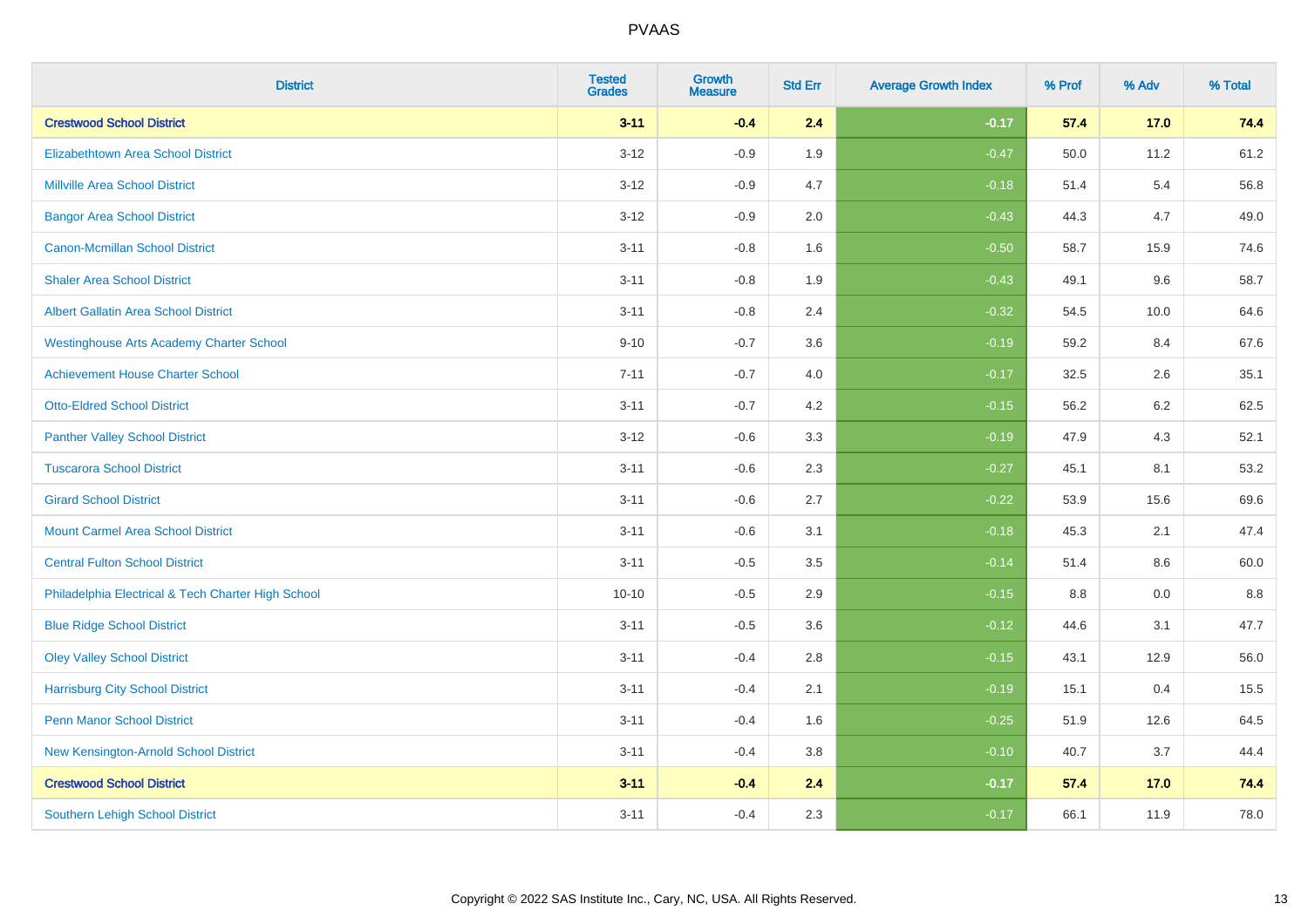| <b>District</b>                          | <b>Tested</b><br><b>Grades</b> | Growth<br><b>Measure</b> | <b>Std Err</b> | <b>Average Growth Index</b> | % Prof | % Adv | % Total |
|------------------------------------------|--------------------------------|--------------------------|----------------|-----------------------------|--------|-------|---------|
| <b>Crestwood School District</b>         | $3 - 11$                       | $-0.4$                   | 2.4            | $-0.17$                     | 57.4   | 17.0  | 74.4    |
| <b>Bellefonte Area School District</b>   | $3 - 11$                       | $-0.4$                   | 2.2            | $-0.17$                     | 47.6   | 10.6  | 58.2    |
| <b>Avella Area School District</b>       | $3 - 12$                       | $-0.3$                   | 4.7            | $-0.05$                     | 49.3   | 14.5  | 63.8    |
| <b>Chester-Upland School District</b>    | $3 - 11$                       | $-0.3$                   | 2.7            | $-0.09$                     | 13.8   | 0.8   | 14.6    |
| <b>Mercer Area School District</b>       | $3 - 11$                       | $-0.2$                   | 3.3            | $-0.06$                     | 56.0   | 8.0   | 64.0    |
| <b>Kutztown Area School District</b>     | $3 - 12$                       | $-0.2$                   | 3.2            | $-0.05$                     | 55.4   | 13.3  | 68.7    |
| <b>Warren County School District</b>     | $3 - 11$                       | $-0.1$                   | 1.8            | $-0.06$                     | 37.2   | 5.3   | 42.6    |
| <b>Susquenita School District</b>        | $3 - 11$                       | $-0.1$                   | 2.8            | $-0.01$                     | 47.7   | 10.1  | 57.8    |
| <b>Penn Cambria School District</b>      | $3 - 11$                       | $-0.0$                   | 2.7            | $-0.01$                     | 61.5   | 7.7   | 69.2    |
| <b>Wilkes-Barre Area School District</b> | $3 - 11$                       | 0.1                      | 3.2            | 0.02                        | 35.5   | 5.4   | 40.9    |
| East Stroudsburg Area School District    | $3 - 11$                       | 0.1                      | 1.6            | 0.05                        | 45.8   | 7.8   | 53.6    |
| <b>Hempfield School District</b>         | $3 - 11$                       | 0.1                      | 1.4            | 0.08                        | 58.2   | 9.9   | 68.2    |
| <b>West Branch Area School District</b>  | $3 - 11$                       | 0.2                      | 3.8            | 0.05                        | 47.2   | 1.9   | 49.1    |
| Northern Lebanon School District         | $3 - 11$                       | 0.4                      | 2.5            | 0.15                        | 28.0   | 3.0   | 31.0    |
| <b>Danville Area School District</b>     | $3 - 11$                       | 0.4                      | 2.6            | 0.15                        | 57.4   | 18.4  | 75.7    |
| Jersey Shore Area School District        | $3 - 11$                       | 0.5                      | 2.6            | 0.21                        | 47.1   | 9.2   | 56.2    |
| <b>Reynolds School District</b>          | $3 - 10$                       | 0.5                      | 3.4            | 0.16                        | 52.1   | 7.0   | 59.2    |
| <b>Brockway Area School District</b>     | $3 - 11$                       | 0.6                      | 3.6            | 0.16                        | 49.2   | 7.7   | 56.9    |
| <b>Smethport Area School District</b>    | $3 - 12$                       | 0.6                      | 3.9            | 0.15                        | 37.0   | 1.8   | 38.9    |
| <b>Greater Latrobe School District</b>   | $3 - 11$                       | 0.6                      | 1.9            | 0.31                        | 55.5   | 14.1  | 69.5    |
| <b>Lower Dauphin School District</b>     | $3 - 11$                       | 0.6                      | 1.9            | 0.33                        | 49.2   | 12.6  | 61.8    |
| <b>Bloomsburg Area School District</b>   | $3 - 10$                       | 0.7                      | 3.0            | 0.23                        | 55.9   | 11.8  | 67.6    |
| Insight PA Cyber Charter School          | $3 - 11$                       | 0.7                      | 5.7            | 0.12                        | 50.0   | 4.8   | 54.8    |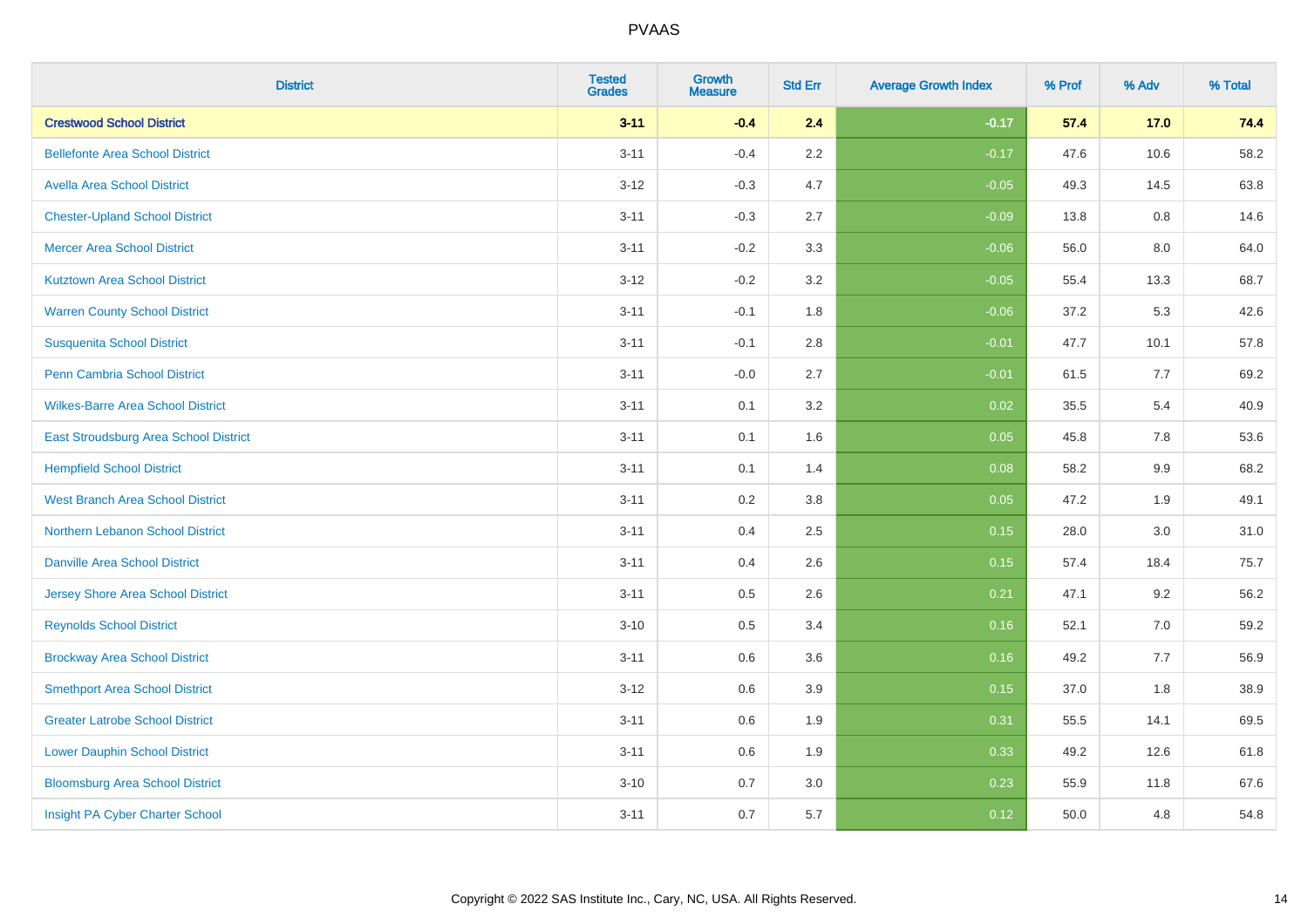| <b>District</b>                               | <b>Tested</b><br><b>Grades</b> | <b>Growth</b><br><b>Measure</b> | <b>Std Err</b> | <b>Average Growth Index</b> | % Prof | % Adv   | % Total |
|-----------------------------------------------|--------------------------------|---------------------------------|----------------|-----------------------------|--------|---------|---------|
| <b>Crestwood School District</b>              | $3 - 11$                       | $-0.4$                          | 2.4            | $-0.17$                     | 57.4   | $17.0$  | 74.4    |
| Lehigh Valley Academy Regional Charter School | $3 - 11$                       | 0.7                             | 2.3            | 0.32                        | 46.3   | $5.0\,$ | 51.4    |
| <b>Greenville Area School District</b>        | $3 - 11$                       | 0.7                             | 2.9            | 0.26                        | 53.4   | 6.9     | 60.3    |
| <b>Gateway School District</b>                | $3 - 11$                       | 0.8                             | 2.2            | 0.38                        | 52.1   | 13.8    | 65.9    |
| <b>Wyomissing Area School District</b>        | $3 - 12$                       | 0.8                             | 2.6            | 0.33                        | 55.7   | 17.6    | 73.3    |
| <b>Wallingford-Swarthmore School District</b> | $3 - 10$                       | 0.9                             | 2.4            | 0.38                        | 64.4   | 22.7    | 87.1    |
| South Eastern School District                 | $3 - 11$                       | 0.9                             | 2.4            | 0.39                        | 54.8   | 6.6     | 61.4    |
| <b>Radnor Township School District</b>        | $3 - 12$                       | 1.0                             | 2.1            | 0.50                        | 65.0   | 23.2    | 88.2    |
| <b>Lakeland School District</b>               | $3 - 11$                       | 1.1                             | 2.8            | 0.38                        | 48.6   | 3.7     | 52.3    |
| <b>Upper Adams School District</b>            | $3 - 11$                       | 1.3                             | 2.9            | 0.47                        | 55.2   | 8.6     | 63.8    |
| <b>Schuylkill Valley School District</b>      | $3 - 11$                       | 1.4                             | 2.5            | 0.56                        | 55.1   | 10.2    | 65.3    |
| <b>Newport School District</b>                | $3 - 12$                       | 1.4                             | 3.5            | 0.41                        | 51.5   | 10.3    | 61.8    |
| <b>Tussey Mountain School District</b>        | $3 - 12$                       | 1.5                             | 3.7            | 0.40                        | 38.6   | 1.8     | 40.4    |
| <b>Central Bucks School District</b>          | $3 - 11$                       | 1.6                             | 0.9            | 1.66                        | 63.0   | 16.8    | 79.8    |
| <b>Bensalem Township School District</b>      | $3 - 11$                       | 1.6                             | 1.6            | 0.98                        | 38.8   | 8.3     | 47.1    |
| <b>Athens Area School District</b>            | $3 - 11$                       | 1.6                             | 2.5            | 0.64                        | 46.9   | $7.6\,$ | 54.5    |
| <b>Purchase Line School District</b>          | $3 - 12$                       | 1.7                             | 3.5            | 0.47                        | 43.1   | 5.4     | 48.5    |
| South Fayette Township School District        | $3 - 11$                       | 1.7                             | 2.0            | 0.88                        | 61.0   | 26.5    | 87.6    |
| <b>Baldwin-Whitehall School District</b>      | $3 - 11$                       | 1.8                             | 1.9            | 0.94                        | 58.6   | 8.6     | 67.1    |
| <b>Laurel School District</b>                 | $3 - 11$                       | 1.8                             | 3.1            | 0.59                        | 70.1   | 2.3     | 72.4    |
| <b>West Jefferson Hills School District</b>   | $3 - 11$                       | 1.8                             | 2.1            | 0.88                        | 55.7   | 20.8    | 76.4    |
| <b>Williamsport Area School District</b>      | $3 - 11$                       | 1.9                             | 1.8            | 1.04                        | 44.1   | 12.8    | 56.9    |
| <b>Union Area School District</b>             | $3 - 11$                       | 1.9                             | 4.3            | 0.44                        | 61.5   | 0.0     | 61.5    |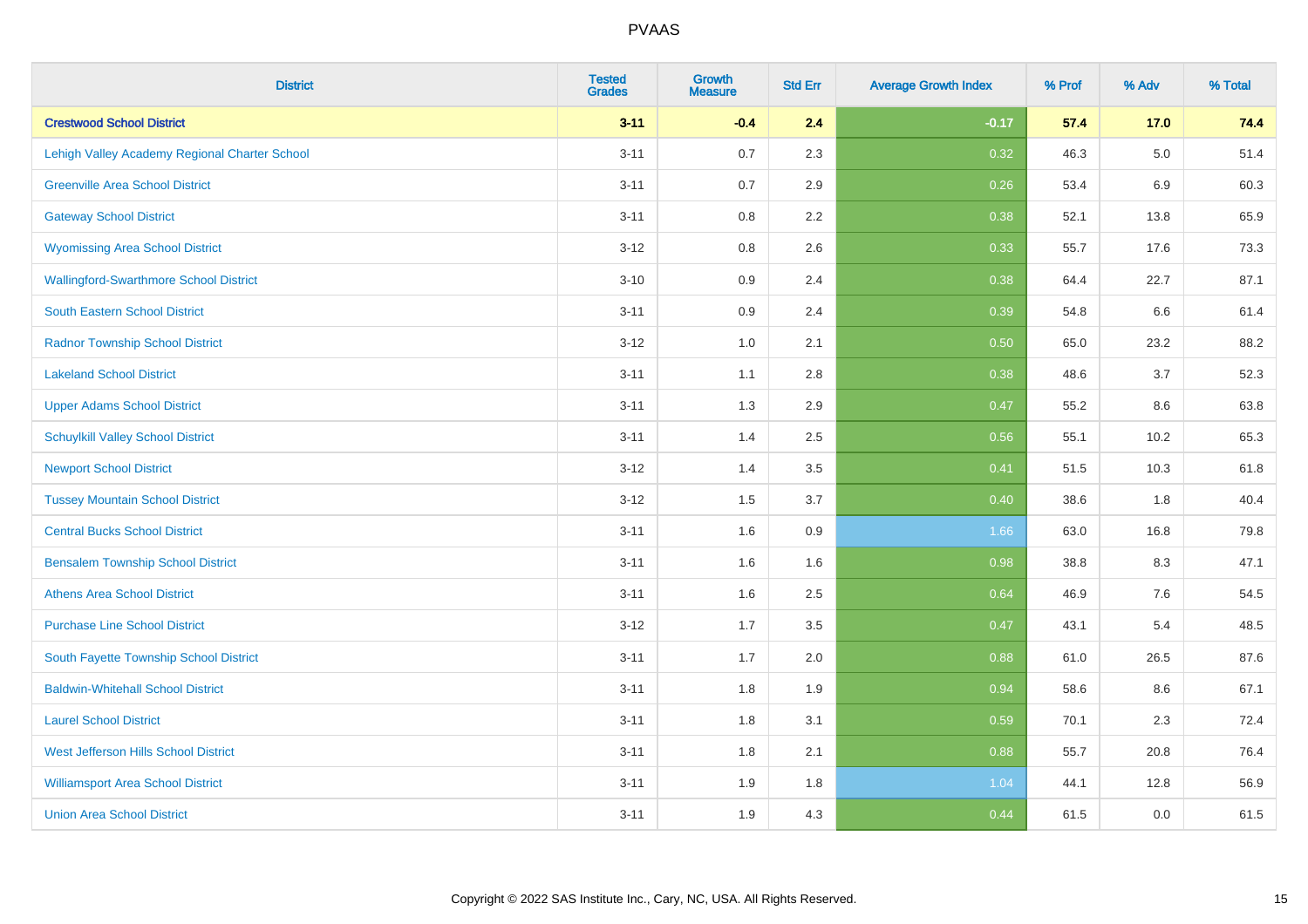| <b>District</b>                                   | <b>Tested</b><br><b>Grades</b> | <b>Growth</b><br><b>Measure</b> | <b>Std Err</b> | <b>Average Growth Index</b> | % Prof | % Adv | % Total |
|---------------------------------------------------|--------------------------------|---------------------------------|----------------|-----------------------------|--------|-------|---------|
| <b>Crestwood School District</b>                  | $3 - 11$                       | $-0.4$                          | 2.4            | $-0.17$                     | 57.4   | 17.0  | 74.4    |
| <b>Franklin Regional School District</b>          | $3 - 11$                       | 2.0                             | 1.9            | 1.02                        | 66.7   | 15.5  | 82.1    |
| <b>Marple Newtown School District</b>             | $3 - 11$                       | 2.0                             | 2.4            | 0.81                        | 57.6   | 12.8  | 70.4    |
| <b>Lower Moreland Township School District</b>    | $3 - 11$                       | 2.0                             | 2.2            | 0.95                        | 62.8   | 17.0  | 79.8    |
| <b>Mastery Charter School - Thomas Campus</b>     | $3 - 10$                       | 2.1                             | 6.2            | 0.33                        | 28.6   | 0.0   | 28.6    |
| <b>Mcguffey School District</b>                   | $3 - 11$                       | 2.1                             | 2.6            | 0.81                        | 57.7   | 3.1   | 60.8    |
| <b>Manheim Central School District</b>            | $3 - 11$                       | 2.1                             | 2.1            | 1.01                        | 53.2   | 11.6  | 64.8    |
| <b>United School District</b>                     | $3 - 11$                       | 2.1                             | 3.4            | 0.63                        | 60.3   | 6.6   | 66.9    |
| Northwestern Lehigh School District               | $3 - 11$                       | 2.2                             | 2.3            | 0.93                        | 53.3   | 9.7   | 63.0    |
| <b>Galeton Area School District</b>               | $3 - 11$                       | 2.2                             | 5.3            | 0.42                        | 41.3   | 4.4   | 45.6    |
| <b>Roberto Clemente Charter School</b>            | $3 - 12$                       | 2.2                             | 4.9            | 0.45                        | 27.5   | 5.0   | 32.5    |
| <b>Hanover Area School District</b>               | $3 - 11$                       | 2.2                             | 4.6            | 0.48                        | 42.9   | 5.7   | 48.6    |
| <b>Union School District</b>                      | $3 - 12$                       | 2.3                             | 4.2            | 0.54                        | 32.6   | 7.0   | 39.5    |
| <b>Tunkhannock Area School District</b>           | $3 - 11$                       | 2.3                             | 2.2            | 1.01                        | 44.9   | 9.6   | 54.6    |
| <b>Camp Hill School District</b>                  | $3 - 12$                       | 2.3                             | 3.0            | 0.78                        | 53.6   | 17.5  | 71.1    |
| <b>Bedford Area School District</b>               | $3 - 11$                       | 2.5                             | 2.6            | 0.93                        | 48.5   | 10.0  | 58.5    |
| <b>Mastery Charter High School-Lenfest Campus</b> | $7 - 11$                       | 2.5                             | 5.7            | 0.43                        | 40.0   | 0.0   | 40.0    |
| <b>Methacton School District</b>                  | $3 - 11$                       | 2.5                             | 1.7            | 1.43                        | 62.5   | 16.4  | 79.0    |
| <b>Armstrong School District</b>                  | $3 - 11$                       | 2.6                             | 1.7            | 1.53                        | 51.5   | 6.1   | 57.6    |
| <b>Hopewell Area School District</b>              | $3 - 11$                       | 2.6                             | 2.7            | 0.97                        | 58.4   | 4.0   | 62.4    |
| <b>Pottsgrove School District</b>                 | $3 - 11$                       | 2.8                             | 2.0            | 1.35                        | 44.0   | 10.0  | 53.9    |
| <b>Forbes Road School District</b>                | $3 - 11$                       | 2.8                             | 5.1            | 0.56                        | 41.4   | 10.3  | 51.7    |
| <b>Central Cambria School District</b>            | $3 - 11$                       | 3.0                             | 2.5            | 1.17                        | 56.2   | 9.7   | 66.0    |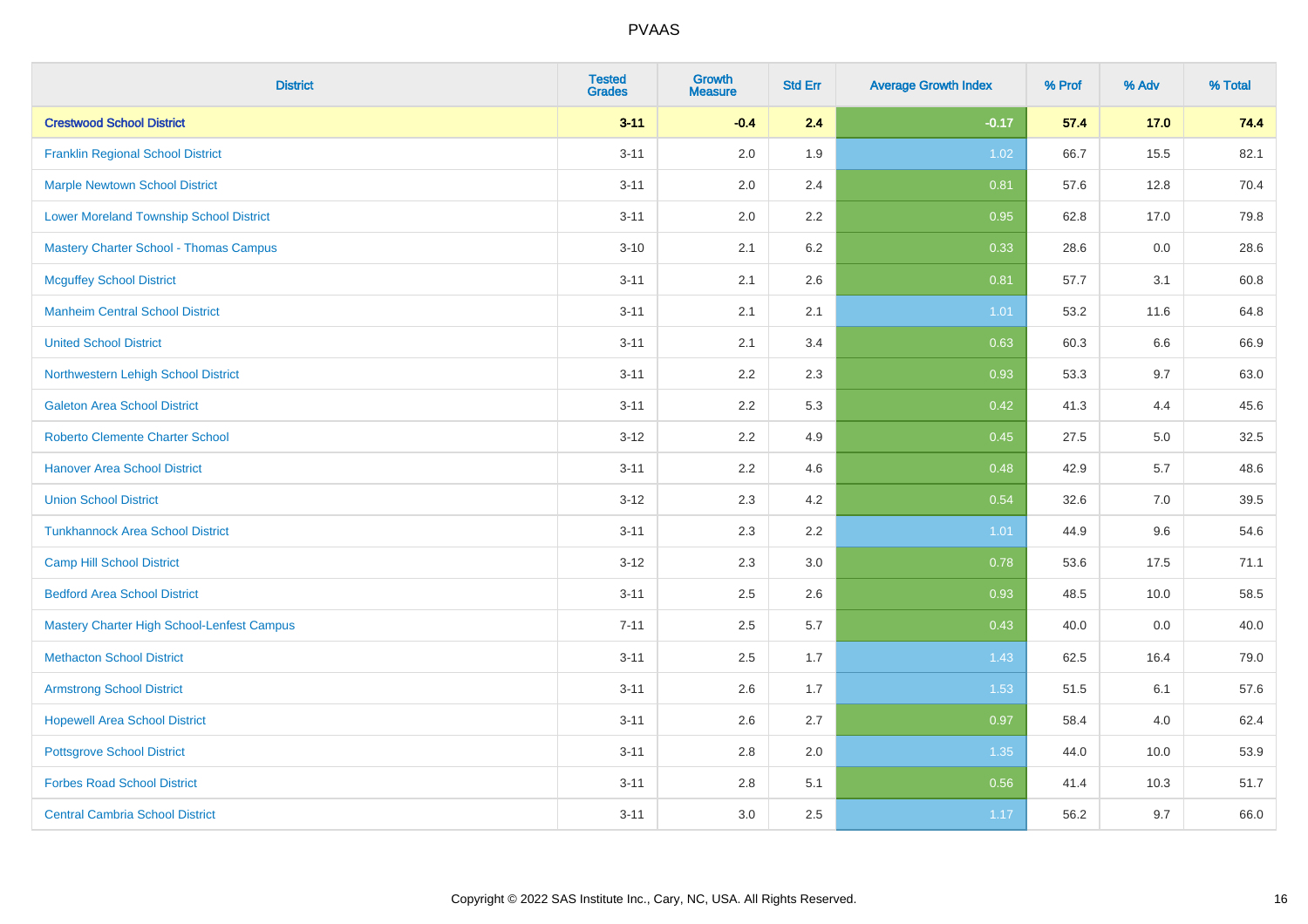| <b>District</b>                                    | <b>Tested</b><br><b>Grades</b> | <b>Growth</b><br><b>Measure</b> | <b>Std Err</b> | <b>Average Growth Index</b> | % Prof | % Adv | % Total |
|----------------------------------------------------|--------------------------------|---------------------------------|----------------|-----------------------------|--------|-------|---------|
| <b>Crestwood School District</b>                   | $3 - 11$                       | $-0.4$                          | 2.4            | $-0.17$                     | 57.4   | 17.0  | 74.4    |
| <b>General Mclane School District</b>              | $3 - 11$                       | 3.1                             | 2.9            | 1.07                        | 62.3   | 4.9   | 67.2    |
| <b>Millcreek Township School District</b>          | $3 - 11$                       | 3.1                             | 1.5            | 2.06                        | 55.6   | 14.2  | 69.7    |
| <b>Keystone School District</b>                    | $3 - 11$                       | 3.1                             | 3.3            | 0.94                        | 50.6   | 6.5   | 57.1    |
| <b>Pleasant Valley School District</b>             | $3 - 11$                       | 3.1                             | 2.0            | 1.57                        | 57.2   | 5.5   | 62.8    |
| <b>Donegal School District</b>                     | $3 - 12$                       | 3.1                             | 2.4            | 1.29                        | 60.6   | 9.1   | 69.7    |
| <b>Woodland Hills School District</b>              | $3 - 12$                       | 3.2                             | 2.6            | 1.22                        | 31.4   | 3.6   | 35.0    |
| <b>Commodore Perry School District</b>             | $3 - 11$                       | 3.2                             | 5.5            | 0.58                        | 58.3   | 0.0   | 58.3    |
| <b>West York Area School District</b>              | $3 - 12$                       | 3.2                             | 2.3            | 1.38                        | 53.8   | 4.4   | 58.2    |
| <b>Altoona Area School District</b>                | $3-12$                         | 3.3                             | 1.6            | 1.99                        | 47.7   | 8.2   | 55.9    |
| Southeastern Greene School District                | $3 - 10$                       | 3.3                             | 4.6            | 0.72                        | 57.6   | 6.1   | 63.6    |
| <b>Spring Cove School District</b>                 | $3 - 11$                       | 3.4                             | 2.5            | 1.33                        | 47.8   | 12.7  | 60.4    |
| <b>Fairview School District</b>                    | $3 - 11$                       | 3.4                             | 2.6            | 1.32                        | 57.2   | 17.6  | 74.8    |
| <b>Clairton City School District</b>               | $3 - 11$                       | $3.5\,$                         | 3.7            | 0.95                        | 13.4   | 0.0   | 13.4    |
| <b>Lincoln Park Performing Arts Charter School</b> | $7 - 11$                       | 3.6                             | 2.5            | 1.42                        | 59.6   | 14.7  | 74.3    |
| <b>Conrad Weiser Area School District</b>          | $3 - 11$                       | 3.6                             | 2.2            | 1.63                        | 52.1   | 2.1   | 54.2    |
| <b>North Clarion County School District</b>        | $3-12$                         | 3.7                             | 4.3            | 0.85                        | 67.5   | 15.0  | 82.5    |
| <b>Hermitage School District</b>                   | $3 - 12$                       | 3.8                             | 2.4            | 1.60                        | 57.5   | 9.3   | 66.8    |
| <b>South Butler County School District</b>         | $3 - 10$                       | 3.9                             | 2.5            | 1.54                        | 53.1   | 16.6  | 69.7    |
| <b>South Western School District</b>               | $3 - 12$                       | 3.9                             | 1.9            | 2.08                        | 60.2   | 8.1   | 68.3    |
| <b>Esperanza Academy Charter School</b>            | $4 - 11$                       | 4.0                             | 2.5            | 1.61                        | 32.4   | 0.7   | 33.1    |
| Northampton Area School District                   | $3 - 11$                       | 4.0                             | 1.6            | 2.51                        | 52.3   | 10.8  | 63.1    |
| <b>Muhlenberg School District</b>                  | $3 - 10$                       | 4.0                             | 1.9            | 2.10                        | 34.2   | 2.6   | 36.8    |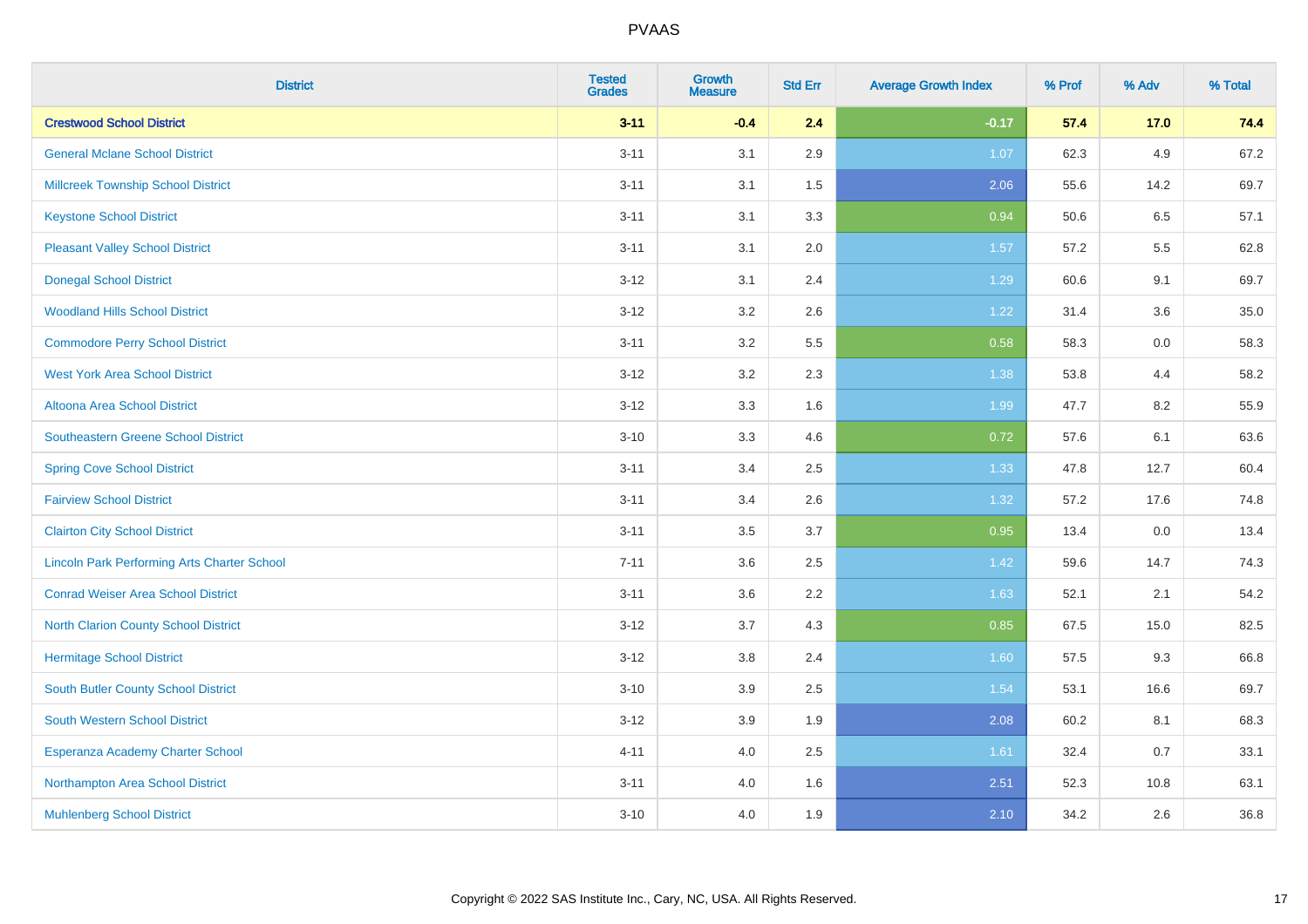| <b>District</b>                                 | <b>Tested</b><br><b>Grades</b> | <b>Growth</b><br><b>Measure</b> | <b>Std Err</b> | <b>Average Growth Index</b> | % Prof | % Adv | % Total |
|-------------------------------------------------|--------------------------------|---------------------------------|----------------|-----------------------------|--------|-------|---------|
| <b>Crestwood School District</b>                | $3 - 11$                       | $-0.4$                          | 2.4            | $-0.17$                     | 57.4   | 17.0  | 74.4    |
| <b>Towanda Area School District</b>             | $3 - 11$                       | 4.0                             | 2.8            | 1.44                        | 39.4   | 6.6   | 46.0    |
| <b>Berlin Brothersvalley School District</b>    | $3 - 11$                       | 4.0                             | 4.2            | 0.96                        | 48.8   | 14.0  | 62.8    |
| <b>Neshaminy School District</b>                | $3 - 11$                       | 4.0                             | 1.3            | 3.02                        | 58.7   | 9.5   | 68.2    |
| <b>West Allegheny School District</b>           | $3 - 12$                       | 4.0                             | 2.1            | 1.96                        | 63.1   | 15.7  | 78.8    |
| Mastery Charter School - Shoemaker Campus       | $7 - 10$                       | 4.1                             | 3.0            | 1.34                        | 20.9   | 3.3   | 24.2    |
| <b>Line Mountain School District</b>            | $3 - 11$                       | 4.1                             | 3.2            | 1.27                        | 52.9   | 9.2   | 62.1    |
| <b>Governor Mifflin School District</b>         | $3 - 11$                       | 4.1                             | 1.8            | 2.33                        | 42.5   | 7.2   | 49.7    |
| <b>East Penn School District</b>                | $3 - 11$                       | 4.1                             | 1.3            | 3.27                        | 55.8   | 11.5  | 67.3    |
| <b>Ligonier Valley School District</b>          | $3 - 11$                       | 4.2                             | 3.1            | 1.34                        | 59.1   | 10.3  | 69.5    |
| <b>Loyalsock Township School District</b>       | $3 - 12$                       | 4.2                             | 2.8            | 1.47                        | 54.3   | 2.1   | 56.4    |
| <b>Punxsutawney Area School District</b>        | $3 - 11$                       | 4.2                             | 2.9            | 1.45                        | 55.0   | 5.5   | 60.6    |
| Meyersdale Area School District                 | $3 - 11$                       | 4.2                             | 4.0            | 1.07                        | 43.1   | 6.9   | 50.0    |
| <b>Laurel Highlands School District</b>         | $3 - 11$                       | 4.3                             | 2.4            | 1.81                        | 44.9   | 9.6   | 54.5    |
| <b>Central Dauphin School District</b>          | $3 - 11$                       | 4.4                             | 1.3            | 3.32                        | 53.3   | 7.4   | 60.7    |
| Leechburg Area School District                  | $3 - 11$                       | 4.4                             | 4.0            | 1.09                        | 47.8   | 19.6  | 67.4    |
| <b>Port Allegany School District</b>            | $3 - 11$                       | 4.4                             | 3.6            | 1.21                        | 28.1   | 9.4   | 37.5    |
| <b>Pottsville Area School District</b>          | $3 - 12$                       | 4.4                             | 2.3            | 1.94                        | 44.8   | 5.4   | 50.2    |
| <b>MaST Community Charter School II</b>         | $3 - 10$                       | 4.4                             | 3.2            | 1.37                        | 28.4   | 3.4   | 31.8    |
| <b>Burrell School District</b>                  | $3 - 11$                       | 4.5                             | 3.1            | 1.48                        | 58.5   | 13.8  | 72.3    |
| <b>Eastern Lancaster County School District</b> | $3 - 12$                       | 4.5                             | 2.2            | 2.09                        | 46.3   | 11.4  | 57.6    |
| Harmony Area School District                    | $3 - 10$                       | 4.5                             | 6.3            | 0.72                        | 33.3   | 13.3  | 46.7    |
| <b>Hempfield Area School District</b>           | $3 - 12$                       | 4.6                             | 1.6            | 2.86                        | 53.5   | 20.1  | 73.6    |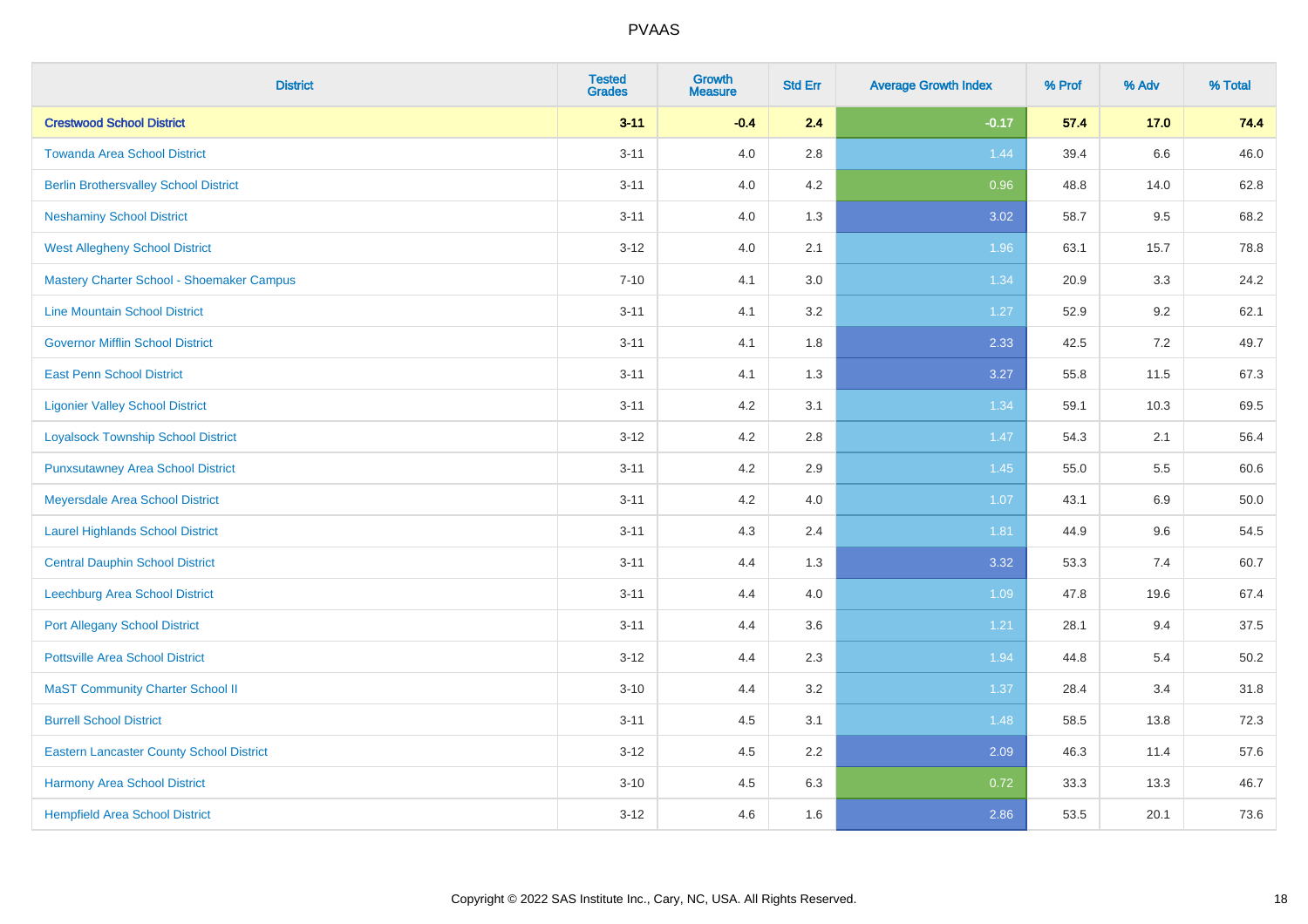| <b>District</b>                             | <b>Tested</b><br><b>Grades</b> | <b>Growth</b><br><b>Measure</b> | <b>Std Err</b> | <b>Average Growth Index</b> | % Prof | % Adv   | % Total |
|---------------------------------------------|--------------------------------|---------------------------------|----------------|-----------------------------|--------|---------|---------|
| <b>Crestwood School District</b>            | $3 - 11$                       | $-0.4$                          | 2.4            | $-0.17$                     | 57.4   | 17.0    | 74.4    |
| Pennsylvania Leadership Charter School      | $3 - 11$                       | 4.6                             | 2.2            | 2.13                        | 55.4   | 11.2    | 66.7    |
| <b>Warrior Run School District</b>          | $3 - 11$                       | 4.6                             | 3.0            | 1.51                        | 40.9   | 8.1     | 49.0    |
| <b>New Brighton Area School District</b>    | $3 - 11$                       | 4.6                             | 3.1            | 1.47                        | 60.9   | 5.8     | 66.7    |
| <b>KIPP Dubois Charter School</b>           | $9 - 10$                       | 4.7                             | 3.3            | 1.40                        | 31.0   | 1.4     | 32.4    |
| <b>Blackhawk School District</b>            | $3 - 11$                       | 4.7                             | 2.3            | 2.01                        | 55.8   | $8.8\,$ | 64.6    |
| <b>Halifax Area School District</b>         | $3 - 11$                       | 4.7                             | 3.9            | 1.22                        | 61.5   | 9.6     | 71.2    |
| <b>Beaver Area School District</b>          | $3 - 10$                       | 4.7                             | 2.4            | 1.94                        | 57.4   | 16.8    | 74.2    |
| Urban Pathways 6-12 Charter School          | $6 - 11$                       | 4.8                             | 6.4            | 0.75                        | 28.6   | 0.0     | 28.6    |
| <b>Kennett Consolidated School District</b> | $3 - 11$                       | 4.8                             | 1.8            | 2.61                        | 52.5   | 10.7    | 63.2    |
| Morrisville Borough School District         | $3 - 11$                       | 4.8                             | 4.3            | $1.10$                      | 30.2   | 2.3     | 32.6    |
| <b>Central Valley School District</b>       | $3 - 10$                       | 4.8                             | 2.4            | 1.98                        | 56.9   | 9.0     | 65.9    |
| <b>Sharon City School District</b>          | $3 - 11$                       | 4.9                             | 2.6            | 1.87                        | 48.2   | 5.3     | 53.4    |
| <b>Everett Area School District</b>         | $3 - 11$                       | 5.0                             | 3.4            | 1.47                        | 60.5   | 1.3     | 61.8    |
| <b>West Shore School District</b>           | $3 - 12$                       | 5.0                             | 1.4            | 3.59                        | 54.2   | 9.4     | 63.6    |
| <b>Peters Township School District</b>      | $3 - 11$                       | 5.0                             | 1.8            | 2.76                        | 59.8   | 26.1    | 85.9    |
| <b>Hampton Township School District</b>     | $3 - 11$                       | 5.1                             | 2.2            | 2.35                        | 54.0   | 28.2    | 82.2    |
| <b>Grove City Area School District</b>      | $3 - 12$                       | 5.1                             | 2.4            | 2.09                        | 36.4   | 16.5    | 52.8    |
| <b>Warwick School District</b>              | $3 - 11$                       | 5.2                             | 1.9            | 2.76                        | 46.4   | 17.0    | 63.3    |
| <b>Hanover Public School District</b>       | $3 - 11$                       | 5.2                             | 2.8            | 1.83                        | 52.2   | 14.4    | 66.7    |
| <b>Parkland School District</b>             | $3 - 11$                       | 5.3                             | 1.2            | 4.30                        | 58.0   | 22.3    | 80.4    |
| <b>Allentown City School District</b>       | $3 - 12$                       | 5.3                             | 1.4            | 3.88                        | 25.3   | 2.7     | 28.0    |
| <b>New Foundations Charter School</b>       | $3 - 11$                       | 5.4                             | 2.2            | 2.41                        | 47.2   | 2.5     | 49.8    |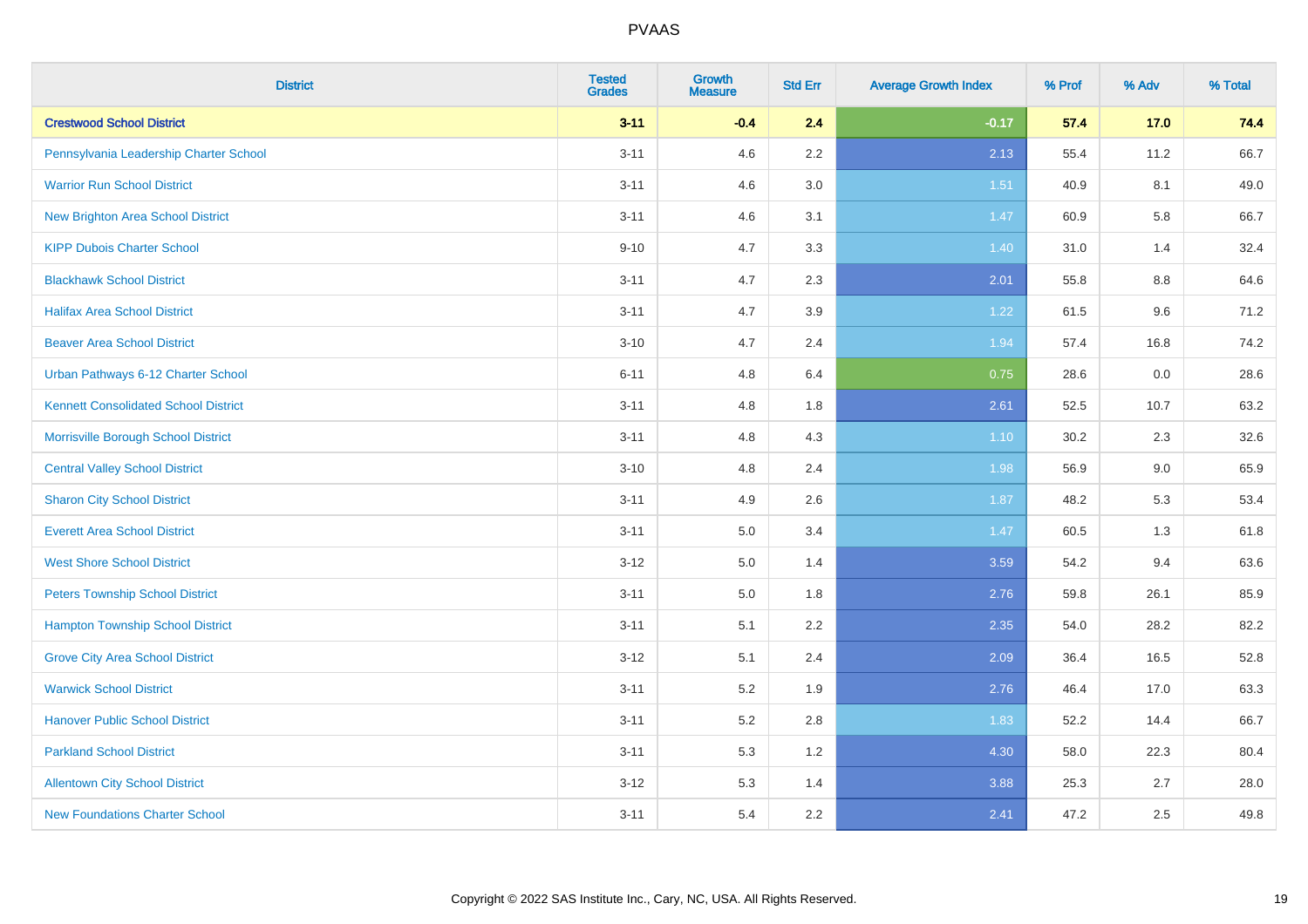| <b>District</b>                                  | <b>Tested</b><br><b>Grades</b> | <b>Growth</b><br><b>Measure</b> | <b>Std Err</b> | <b>Average Growth Index</b> | % Prof | % Adv | % Total |
|--------------------------------------------------|--------------------------------|---------------------------------|----------------|-----------------------------|--------|-------|---------|
| <b>Crestwood School District</b>                 | $3 - 11$                       | $-0.4$                          | 2.4            | $-0.17$                     | 57.4   | 17.0  | 74.4    |
| <b>Keystone Oaks School District</b>             | $3 - 11$                       | 5.5                             | 2.6            | 2.07                        | 53.2   | 12.1  | 65.4    |
| <b>Stroudsburg Area School District</b>          | $3 - 11$                       | $5.5\,$                         | 1.9            | 2.88                        | 48.1   | 4.2   | 52.3    |
| <b>Lehigh Career &amp; Technical Institute</b>   | $10 - 12$                      | 5.6                             | 5.6            | 0.99                        | 78.3   | 0.0   | 78.3    |
| Palmyra Area School District                     | $3 - 11$                       | 5.6                             | 1.9            | 2.96                        | 56.4   | 15.6  | 72.0    |
| <b>Western Wayne School District</b>             | $3 - 11$                       | 5.6                             | 2.9            | 1.93                        | 41.3   | 17.4  | 58.7    |
| <b>Spring Grove Area School District</b>         | $3 - 11$                       | 5.6                             | 2.1            | 2.68                        | 55.1   | 15.0  | 70.1    |
| <b>Ephrata Area School District</b>              | $3 - 11$                       | 5.6                             | 1.8            | 3.12                        | 54.7   | 9.5   | 64.2    |
| Mastery Charter School - Pickett Campus          | $6 - 10$                       | 5.6                             | 5.7            | 1.00                        | 27.8   | 0.0   | 27.8    |
| <b>Bethel Park School District</b>               | $3 - 11$                       | $5.6\,$                         | 1.8            | 3.18                        | 65.3   | 18.6  | 83.9    |
| <b>Mars Area School District</b>                 | $3 - 10$                       | 5.7                             | 2.1            | 2.75                        | 57.9   | 18.2  | 76.1    |
| <b>Bentworth School District</b>                 | $3 - 11$                       | 5.7                             | 3.2            | 1.75                        | 44.2   | 19.5  | 63.6    |
| <b>Penncrest School District</b>                 | $3 - 11$                       | 5.7                             | 2.2            | 2.57                        | 47.2   | 7.1   | 54.3    |
| Daniel Boone Area School District                | $3 - 12$                       | 5.7                             | 2.0            | 2.88                        | 51.0   | 11.5  | 62.6    |
| <b>Tidioute Community Charter School</b>         | $3 - 11$                       | 5.7                             | 5.1            | 1.11                        | 34.4   | 21.9  | 56.2    |
| 21st Century Cyber Charter School                | $6 - 12$                       | 5.7                             | 2.3            | 2.50                        | 56.7   | 8.3   | 65.0    |
| Capital Area School for the Arts Charter School  | $9 - 11$                       | 5.8                             | 4.1            | 1.39                        | 59.3   | 18.6  | 78.0    |
| Community Academy Of Philadelphia Charter School | $3 - 11$                       | 5.8                             | 2.7            | 2.12                        | 26.7   | 0.9   | 27.6    |
| <b>Agora Cyber Charter School</b>                | $3 - 11$                       | 5.8                             | 2.6            | 2.28                        | 42.8   | 6.6   | 49.4    |
| <b>Collegium Charter School</b>                  | $3 - 10$                       | 5.9                             | 2.5            | 2.33                        | 38.1   | 7.9   | 46.0    |
| <b>Mechanicsburg Area School District</b>        | $3 - 11$                       | 5.9                             | 1.8            | 3.29                        | 57.2   | 13.7  | 70.9    |
| Northeastern York School District                | $3 - 11$                       | 5.9                             | 2.0            | 3.03                        | 51.1   | 16.6  | 67.6    |
| <b>Uniontown Area School District</b>            | $3 - 11$                       | 6.0                             | 3.2            | 1.87                        | 62.4   | 5.9   | 68.2    |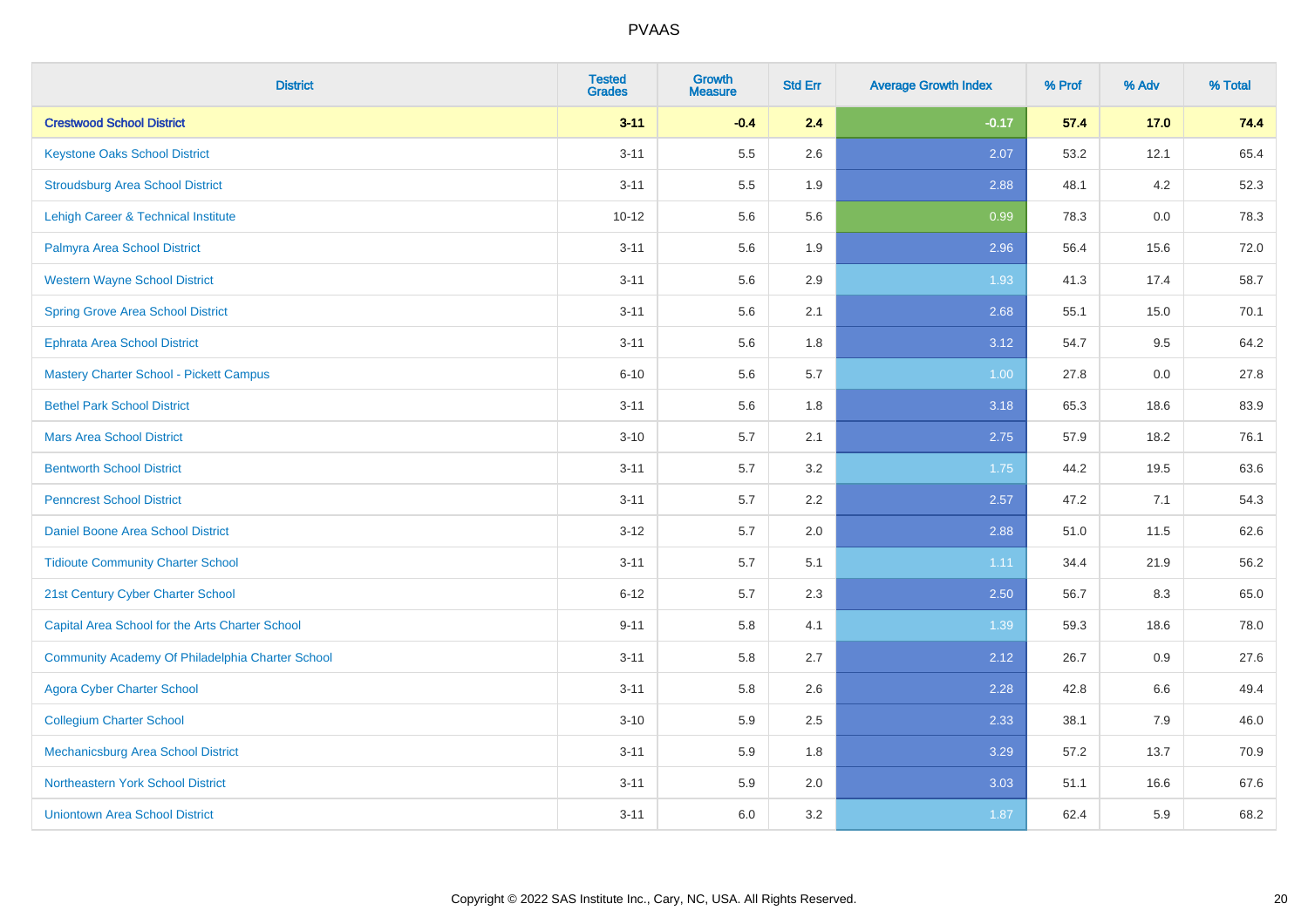| <b>District</b>                               | <b>Tested</b><br><b>Grades</b> | <b>Growth</b><br><b>Measure</b> | <b>Std Err</b> | <b>Average Growth Index</b> | % Prof | % Adv   | % Total |
|-----------------------------------------------|--------------------------------|---------------------------------|----------------|-----------------------------|--------|---------|---------|
| <b>Crestwood School District</b>              | $3 - 11$                       | $-0.4$                          | 2.4            | $-0.17$                     | 57.4   | 17.0    | 74.4    |
| Hollidaysburg Area School District            | $3 - 11$                       | 6.0                             | 2.1            | 2.88                        | 57.1   | 12.3    | 69.4    |
| <b>Wilson Area School District</b>            | $3 - 11$                       | 6.0                             | 2.6            | 2.30                        | 48.7   | 8.5     | 57.2    |
| <b>Spring-Ford Area School District</b>       | $3 - 11$                       | $6.0\,$                         | 1.3            | 4.46                        | 60.8   | 16.5    | 77.4    |
| <b>Dover Area School District</b>             | $3 - 12$                       | 6.0                             | 2.1            | 2.94                        | 52.2   | 6.0     | 58.2    |
| <b>Connellsville Area School District</b>     | $3 - 11$                       | 6.1                             | 2.0            | 3.05                        | 45.4   | 7.8     | 53.2    |
| <b>Whitehall-Coplay School District</b>       | $3 - 11$                       | 6.1                             | 1.8            | 3.45                        | 49.3   | 7.4     | 56.6    |
| <b>Millersburg Area School District</b>       | $3 - 11$                       | 6.2                             | 3.8            | 1.63                        | 51.8   | 7.4     | 59.3    |
| <b>Northgate School District</b>              | $3 - 11$                       | 6.3                             | 3.6            | 1.73                        | 53.3   | 16.7    | 70.0    |
| <b>Salisbury Township School District</b>     | $3 - 11$                       | 6.3                             | 3.6            | 1.77                        | 46.2   | 6.6     | 52.8    |
| <b>Belle Vernon Area School District</b>      | $3 - 11$                       | 6.5                             | 2.6            | 2.44                        | 55.6   | 11.1    | 66.7    |
| <b>Steel Valley School District</b>           | $3 - 11$                       | 6.5                             | 3.4            | 1.89                        | 50.7   | 5.6     | 56.3    |
| <b>Wattsburg Area School District</b>         | $3 - 11$                       | 6.5                             | 2.7            | 2.43                        | 42.7   | 7.6     | 50.3    |
| <b>Sto-Rox School District</b>                | $3 - 10$                       | 6.6                             | 3.7            | 1.80                        | 13.4   | $0.0\,$ | 13.4    |
| <b>Franklin Area School District</b>          | $3 - 11$                       | 6.6                             | 2.8            | 2.34                        | 48.2   | 4.5     | 52.7    |
| <b>Richland School District</b>               | $3 - 11$                       | 6.7                             | 2.9            | 2.33                        | 62.2   | 19.2    | 81.4    |
| Pocono Mountain School District               | $3-12$                         | 6.8                             | 1.5            | 4.62                        | 45.8   | 5.0     | 50.7    |
| <b>Upper Darby School District</b>            | $3-12$                         | 6.9                             | 1.5            | 4.62                        | 45.0   | 6.7     | 51.7    |
| <b>Brookville Area School District</b>        | $3 - 11$                       | 6.9                             | 3.0            | 2.30                        | 55.2   | 15.6    | 70.8    |
| <b>Shanksville-Stonycreek School District</b> | $3 - 10$                       | 7.0                             | 5.9            | 1.20                        | 64.7   | 17.6    | 82.4    |
| <b>Esperanza Cyber Charter School</b>         | $3 - 11$                       | 7.1                             | 6.1            | 1.16                        | 9.1    | 0.0     | 9.1     |
| <b>Centennial School District</b>             | $3 - 10$                       | 7.1                             | 1.7            | 4.29                        | 50.1   | 8.7     | 58.9    |
| <b>Carlynton School District</b>              | $3 - 11$                       | 7.3                             | 3.3            | 2.22                        | 41.0   | 10.5    | 51.6    |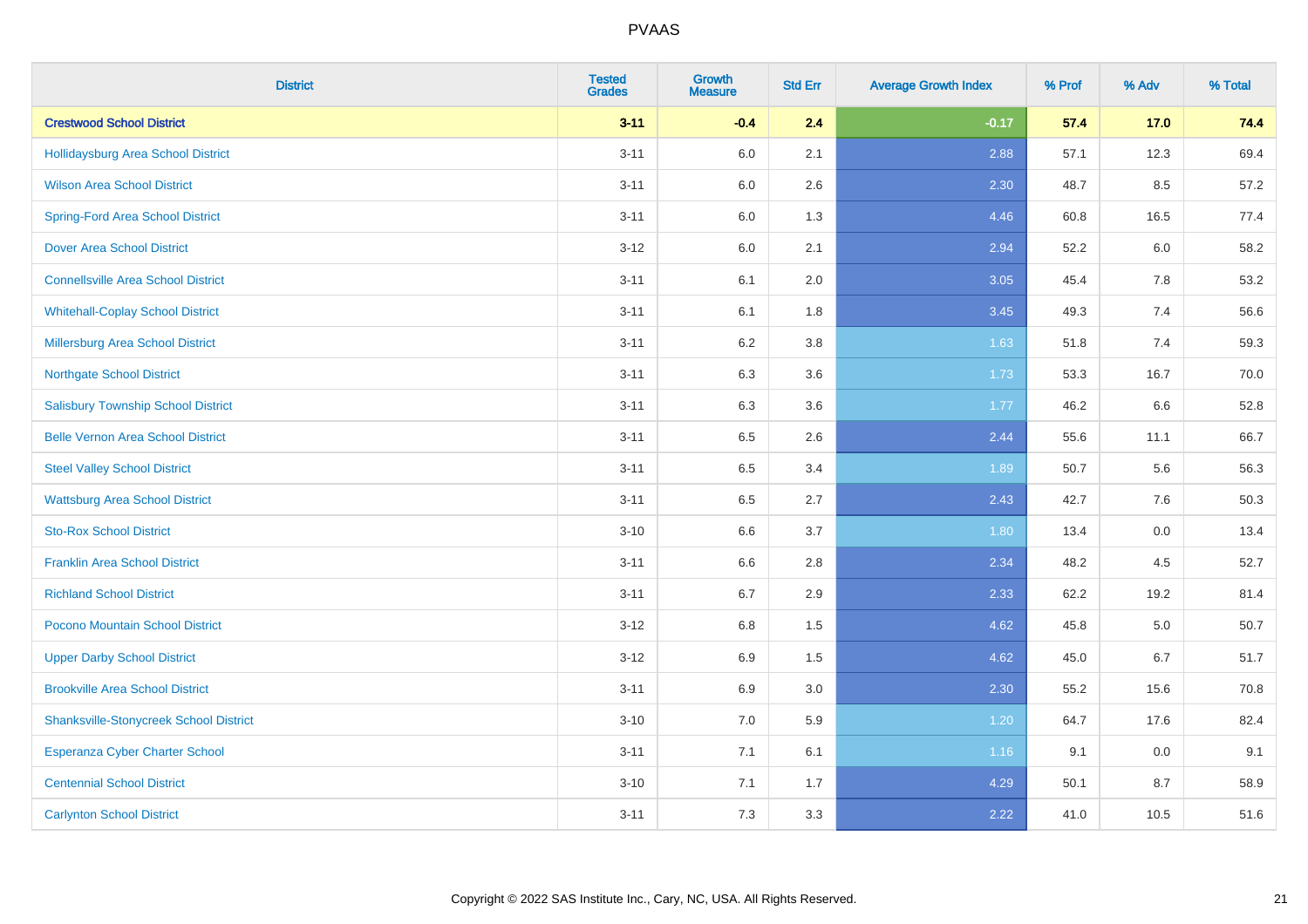| <b>District</b>                                        | <b>Tested</b><br><b>Grades</b> | <b>Growth</b><br><b>Measure</b> | <b>Std Err</b> | <b>Average Growth Index</b> | % Prof | % Adv | % Total |
|--------------------------------------------------------|--------------------------------|---------------------------------|----------------|-----------------------------|--------|-------|---------|
| <b>Crestwood School District</b>                       | $3 - 11$                       | $-0.4$                          | 2.4            | $-0.17$                     | 57.4   | 17.0  | 74.4    |
| Lehigh Valley Charter High School For The Arts         | $9 - 10$                       | 7.3                             | 2.6            | 2.82                        | 62.3   | 18.2  | 80.5    |
| <b>Carbondale Area School District</b>                 | $3 - 10$                       | 7.4                             | 3.3            | 2.25                        | 56.6   | 2.6   | 59.2    |
| Wilmington Area School District                        | $3 - 11$                       | $7.5\,$                         | 3.0            | 2.48                        | 55.1   | 5.1   | 60.2    |
| Philadelphia City School District                      | $3 - 12$                       | 7.5                             | 0.6            | 12.64                       | 38.4   | 7.0   | 45.4    |
| <b>New Hope-Solebury School District</b>               | $3 - 11$                       | 7.5                             | 2.9            | 2.57                        | 68.2   | 22.7  | 90.9    |
| <b>Coudersport Area School District</b>                | $3 - 11$                       | 7.7                             | 3.7            | 2.06                        | 55.7   | 8.2   | 63.9    |
| Saint Marys Area School District                       | $3 - 11$                       | 7.8                             | 2.6            | 3.04                        | 57.0   | 8.2   | 65.2    |
| <b>Allegheny-Clarion Valley School District</b>        | $3 - 10$                       | 7.8                             | 4.7            | 1.65                        | 53.3   | 3.3   | 56.7    |
| <b>Wayne Highlands School District</b>                 | $3 - 11$                       | 7.8                             | 2.4            | 3.23                        | 52.3   | 13.1  | 65.4    |
| <b>Haverford Township School District</b>              | $3 - 11$                       | $8.0\,$                         | $1.5\,$        | 5.27                        | 53.0   | 25.5  | 78.6    |
| <b>Blacklick Valley School District</b>                | $3 - 11$                       | 8.0                             | 4.3            | 1.85                        | 34.1   | 0.0   | 34.1    |
| <b>Reach Cyber Charter School</b>                      | $3 - 11$                       | 8.1                             | 4.7            | 1.72                        | 42.4   | 4.6   | 47.0    |
| <b>Bethlehem-Center School District</b>                | $3 - 10$                       | 8.1                             | 3.3            | 2.46                        | 35.1   | 1.4   | 36.5    |
| <b>Moon Area School District</b>                       | $3 - 11$                       | 8.2                             | 1.9            | 4.25                        | 58.7   | 18.5  | 77.2    |
| <b>Monessen City School District</b>                   | $3 - 10$                       | 8.3                             | 4.5            | 1.85                        | 42.9   | 2.9   | 45.7    |
| <b>Selinsgrove Area School District</b>                | $3 - 12$                       | 8.3                             | 2.3            | 3.54                        | 56.8   | 10.0  | 66.8    |
| Renaissance Academy Charter School                     | $3 - 11$                       | 8.3                             | 3.3            | 2.54                        | 45.6   | 22.8  | 68.4    |
| <b>William Penn School District</b>                    | $3 - 12$                       | 8.3                             | 2.1            | 3.99                        | 35.6   | 3.0   | 38.7    |
| <b>Cornwall-Lebanon School District</b>                | $3 - 11$                       | 8.3                             | 1.6            | 5.08                        | 47.2   | 8.4   | 55.6    |
| <b>Chester Charter Scholars Academy Charter School</b> | $3 - 12$                       | 8.4                             | 4.1            | 2.03                        | 23.4   | 0.0   | 23.4    |
| <b>Oswayo Valley School District</b>                   | $3 - 12$                       | 8.5                             | $5.0\,$        | 1.68                        | 50.0   | 16.7  | 66.7    |
| <b>Allegheny Valley School District</b>                | $3 - 11$                       | 8.5                             | 3.9            | 2.17                        | 53.1   | 12.2  | 65.3    |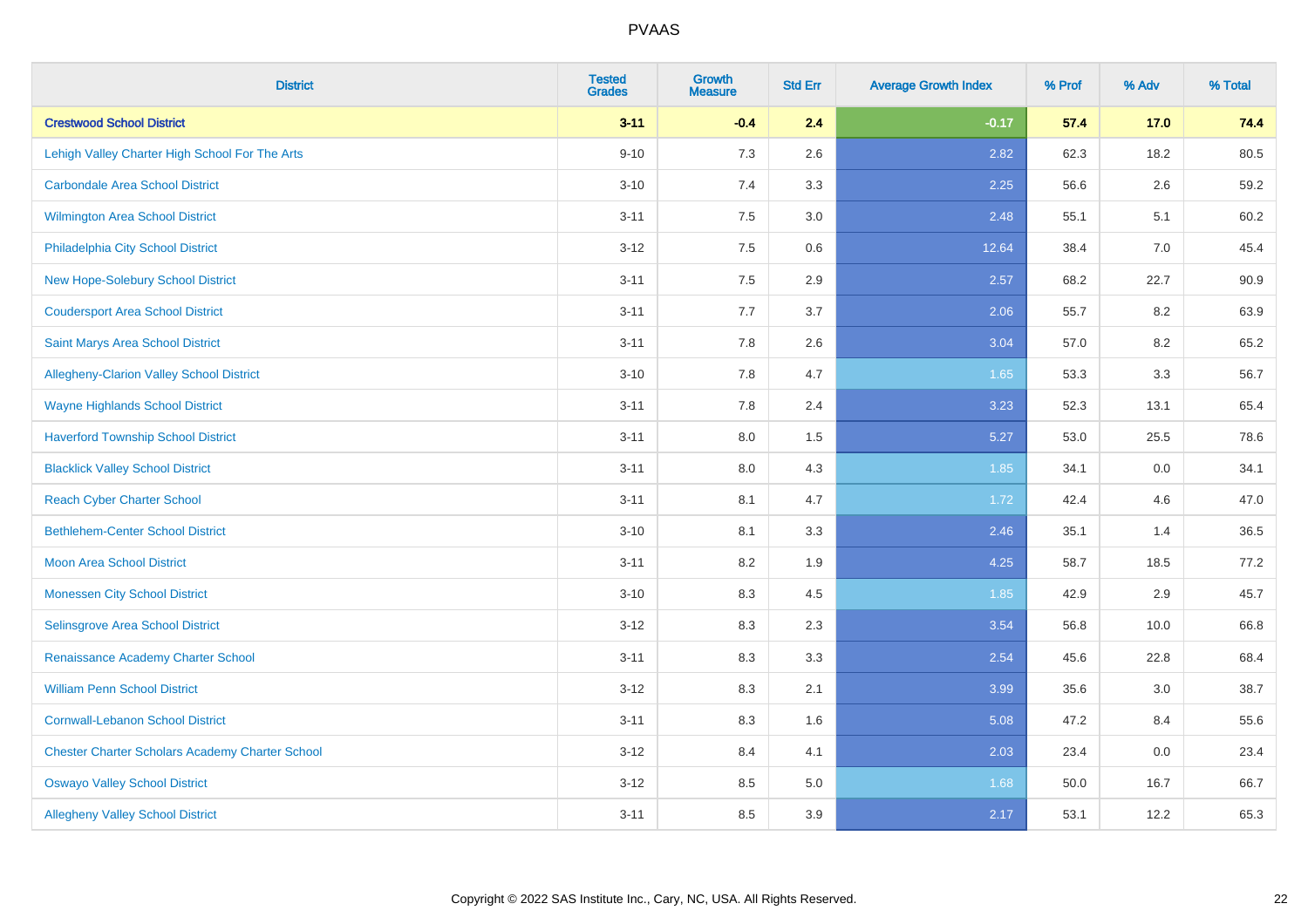| <b>District</b>                                    | <b>Tested</b><br><b>Grades</b> | <b>Growth</b><br><b>Measure</b> | <b>Std Err</b> | <b>Average Growth Index</b> | % Prof | % Adv | % Total |
|----------------------------------------------------|--------------------------------|---------------------------------|----------------|-----------------------------|--------|-------|---------|
| <b>Crestwood School District</b>                   | $3 - 11$                       | $-0.4$                          | 2.4            | $-0.17$                     | 57.4   | 17.0  | 74.4    |
| Eastern Lebanon County School District             | $3 - 11$                       | $8.6\,$                         | 2.2            | 3.84                        | 48.8   | 11.4  | 60.3    |
| <b>Conestoga Valley School District</b>            | $3 - 11$                       | 8.7                             | 1.8            | 4.69                        | 60.3   | 13.5  | 73.8    |
| <b>Wyalusing Area School District</b>              | $3 - 12$                       | 8.8                             | 3.3            | 2.68                        | 54.6   | 11.7  | 66.2    |
| <b>Wilson School District</b>                      | $3 - 12$                       | 8.8                             | 1.5            | 5.96                        | 52.6   | 14.6  | 67.2    |
| <b>Council Rock School District</b>                | $3 - 11$                       | 8.9                             | 1.2            | 7.65                        | 62.8   | 16.6  | 79.4    |
| <b>Hamburg Area School District</b>                | $3 - 11$                       | 8.9                             | 2.5            | 3.63                        | 43.5   | 8.2   | 51.7    |
| <b>Mckeesport Area School District</b>             | $3 - 12$                       | 9.0                             | 2.4            | 3.72                        | 31.0   | 4.5   | 35.5    |
| <b>Avon Grove Charter School</b>                   | $3 - 11$                       | 9.0                             | 2.9            | 3.13                        | 58.8   | 16.7  | 75.5    |
| <b>York Academy Regional Charter School</b>        | $3 - 11$                       | 9.0                             | 5.0            | 1.79                        | 55.2   | 0.0   | 55.2    |
| Ambridge Area School District                      | $3 - 12$                       | 9.1                             | 2.6            | 3.46                        | 50.4   | 10.7  | 61.1    |
| <b>Mifflin County School District</b>              | $3 - 11$                       | 9.1                             | 1.7            | 5.49                        | 47.1   | 6.7   | 53.8    |
| Octorara Area School District                      | $3 - 11$                       | 9.1                             | 2.4            | 3.82                        | 52.1   | 8.5   | 60.6    |
| North Penn School District                         | $3 - 11$                       | 9.1                             | 1.1            | 8.36                        | 55.8   | 17.0  | 72.8    |
| <b>Commonwealth Charter Academy Charter School</b> | $3 - 10$                       | 9.1                             | 1.9            | 4.90                        | 47.2   | 9.1   | 56.3    |
| <b>Cranberry Area School District</b>              | $3 - 12$                       | 9.2                             | 3.0            | 3.04                        | 47.5   | 10.2  | 57.6    |
| Pen Argyl Area School District                     | $3 - 12$                       | 9.2                             | 2.7            | 3.46                        | 50.0   | 12.6  | 62.6    |
| Pennsylvania Distance Learning Charter School      | $3 - 12$                       | 9.3                             | 4.2            | 2.22                        | 42.2   | 3.1   | 45.3    |
| <b>Bethlehem Area School District</b>              | $3 - 11$                       | 9.3                             | 1.1            | 8.15                        | 44.7   | 12.0  | 56.7    |
| <b>Tech Freire Charter School</b>                  | $9 - 11$                       | 9.3                             | 2.9            | 3.26                        | 18.0   | 1.1   | 19.1    |
| <b>Shippensburg Area School District</b>           | $3 - 11$                       | 9.3                             | 1.9            | 4.84                        | 53.1   | 10.2  | 63.3    |
| Multicultural Academy Charter School               | $9 - 11$                       | 9.5                             | 3.5            | 2.69                        | 22.0   | 0.0   | 22.0    |
| <b>Hazleton Area School District</b>               | $3 - 11$                       | 9.6                             | 1.4            | 6.77                        | 45.0   | 7.8   | 52.9    |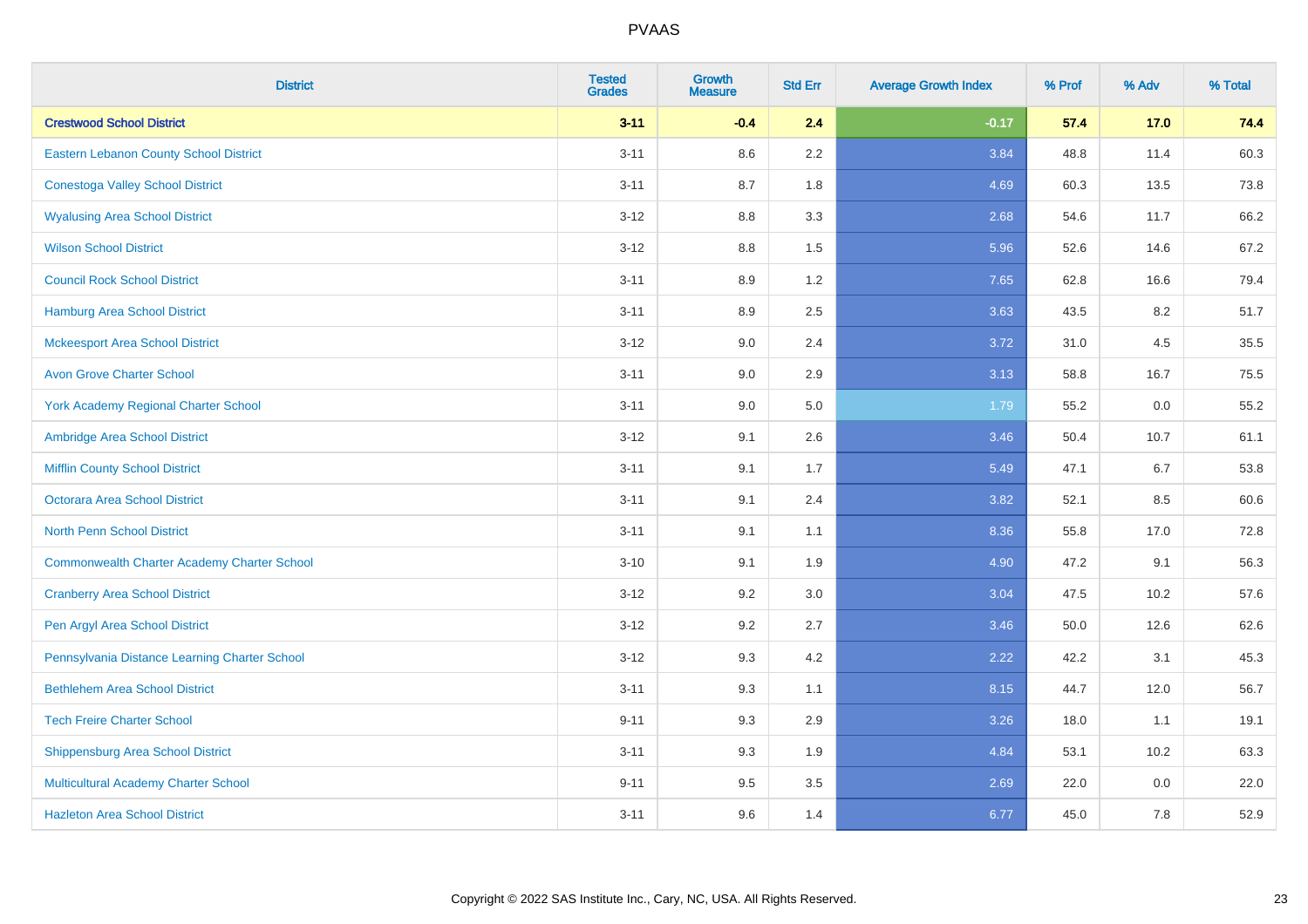| <b>District</b>                               | <b>Tested</b><br><b>Grades</b> | <b>Growth</b><br><b>Measure</b> | <b>Std Err</b> | <b>Average Growth Index</b> | % Prof | % Adv | % Total |
|-----------------------------------------------|--------------------------------|---------------------------------|----------------|-----------------------------|--------|-------|---------|
| <b>Crestwood School District</b>              | $3 - 11$                       | $-0.4$                          | 2.4            | $-0.17$                     | 57.4   | 17.0  | 74.4    |
| <b>Eastern York School District</b>           | $3 - 11$                       | 9.6                             | 2.6            | 3.71                        | 56.3   | 12.6  | 68.9    |
| <b>Freeport Area School District</b>          | $3 - 10$                       | 9.7                             | 2.5            | 3.91                        | 57.5   | 17.8  | 75.3    |
| <b>Homer-Center School District</b>           | $3 - 11$                       | 9.7                             | 3.6            | 2.70                        | 45.1   | 17.2  | 62.3    |
| <b>Shenandoah Valley School District</b>      | $3 - 11$                       | 9.7                             | 3.9            | 2.49                        | 28.3   | 5.0   | 33.3    |
| Fox Chapel Area School District               | $3 - 11$                       | 9.8                             | 1.8            | 5.36                        | 56.6   | 28.6  | 85.2    |
| Northern Cambria School District              | $3 - 11$                       | 10.0                            | 3.3            | 3.04                        | 47.4   | 5.1   | 52.6    |
| <b>Avon Grove School District</b>             | $3 - 10$                       | 10.0                            | 1.6            | 6.26                        | 56.3   | 18.6  | 74.9    |
| <b>Ridley School District</b>                 | $3 - 12$                       | 10.0                            | 1.6            | 6.10                        | 45.6   | 8.2   | 53.8    |
| <b>Reading School District</b>                | $3 - 11$                       | 10.1                            | 1.4            | 7.25                        | 24.7   | 2.4   | 27.2    |
| <b>York Suburban School District</b>          | $3 - 11$                       | 10.1                            | 2.1            | 4.91                        | 53.5   | 27.8  | 81.3    |
| Dr Robert Ketterer Charter School Inc         | $6 - 12$                       | 10.1                            | 5.0            | 2.04                        | 14.9   | 0.4   | 15.3    |
| <b>Clarion Area School District</b>           | $3 - 11$                       | 10.3                            | 4.1            | 2.51                        | 45.4   | 14.6  | 60.0    |
| <b>Midd-West School District</b>              | $3 - 11$                       | 10.3                            | 2.7            | 3.80                        | 58.0   | 13.4  | 71.4    |
| <b>Cocalico School District</b>               | $3 - 11$                       | 10.6                            | 2.0            | 5.18                        | 50.8   | 14.1  | 64.8    |
| <b>Montgomery Area School District</b>        | $3 - 11$                       | 10.7                            | 3.6            | 2.96                        | 48.7   | 12.4  | 61.1    |
| Lake-Lehman School District                   | $3 - 11$                       | 10.8                            | 2.7            | 3.93                        | 55.3   | 7.9   | 63.2    |
| <b>Montoursville Area School District</b>     | $3 - 12$                       | 10.8                            | 2.5            | 4.24                        | 44.6   | 20.1  | 64.8    |
| <b>Garnet Valley School District</b>          | $3 - 10$                       | 10.9                            | 1.7            | 6.53                        | 67.1   | 19.0  | 86.1    |
| <b>Sayre Area School District</b>             | $3 - 11$                       | 11.2                            | 3.5            | 3.20                        | 52.2   | 7.5   | 59.7    |
| <b>Greater Nanticoke Area School District</b> | $3-12$                         | 11.2                            | 2.8            | 4.01                        | 38.0   | 12.4  | 50.4    |
| <b>Littlestown Area School District</b>       | $3 - 11$                       | 11.4                            | 2.5            | 4.62                        | 55.2   | 10.4  | 65.6    |
| Mastery Charter School - Hardy Williams       | $3 - 11$                       | 11.4                            | 3.4            | 3.33                        | 44.3   | 5.7   | 50.0    |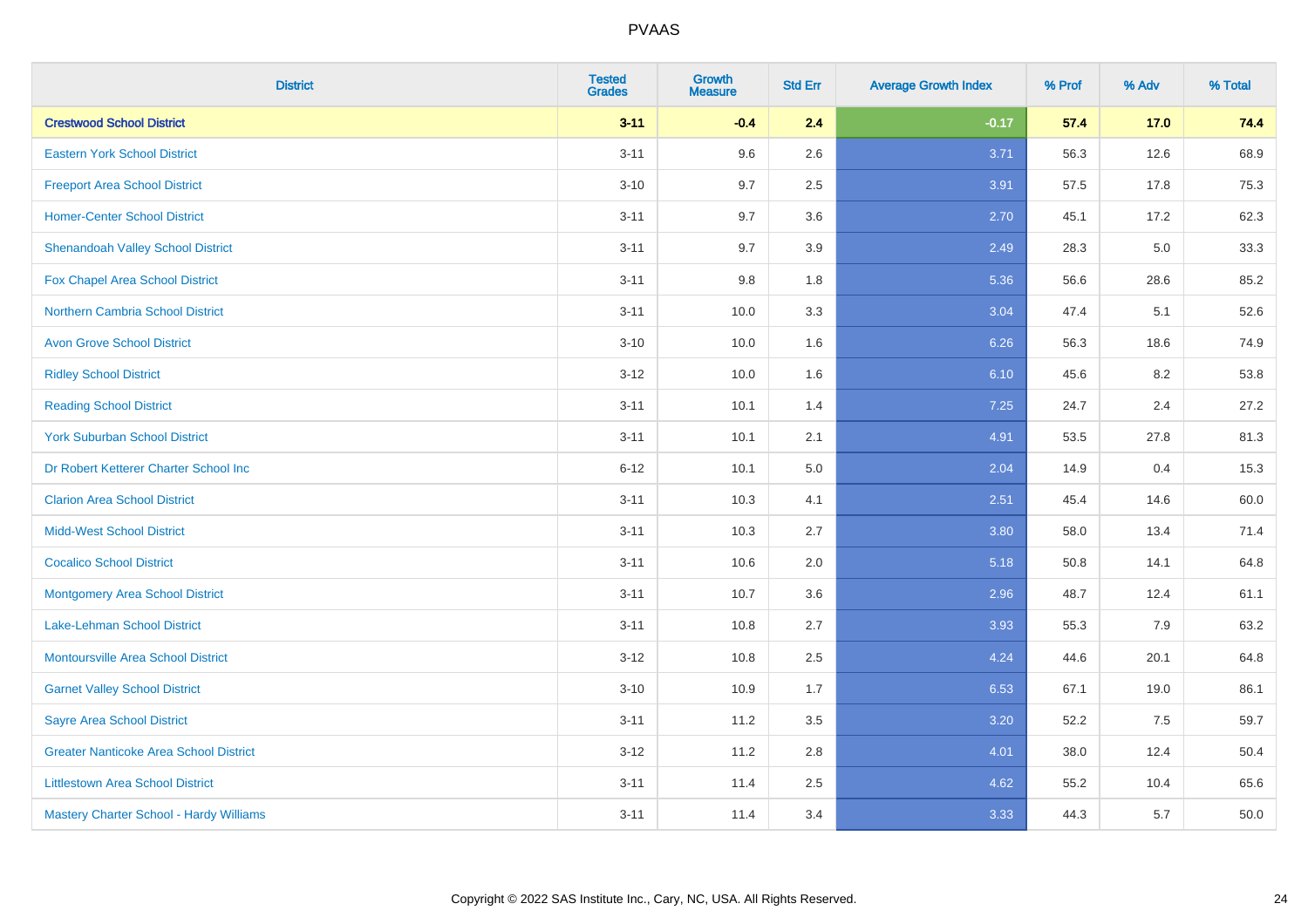| <b>District</b>                          | <b>Tested</b><br><b>Grades</b> | <b>Growth</b><br><b>Measure</b> | <b>Std Err</b> | <b>Average Growth Index</b> | % Prof | % Adv   | % Total |
|------------------------------------------|--------------------------------|---------------------------------|----------------|-----------------------------|--------|---------|---------|
| <b>Crestwood School District</b>         | $3 - 11$                       | $-0.4$                          | 2.4            | $-0.17$                     | 57.4   | 17.0    | 74.4    |
| <b>Pine-Richland School District</b>     | $3 - 11$                       | 11.5                            | 1.8            | 6.31                        | 60.6   | 24.4    | 85.0    |
| Pennsylvania Cyber Charter School        | $3 - 11$                       | 11.6                            | 1.5            | 7.54                        | 46.3   | $5.0\,$ | 51.3    |
| <b>Pennsbury School District</b>         | $3 - 11$                       | 11.7                            | $1.5\,$        | 7.90                        | 60.1   | 21.3    | 81.3    |
| <b>Fort Leboeuf School District</b>      | $3 - 11$                       | 11.7                            | 2.5            | 4.73                        | 48.5   | 21.1    | 69.6    |
| Pennsylvania Virtual Charter School      | $3 - 11$                       | 11.8                            | 3.5            | 3.37                        | 56.5   | 11.1    | 67.6    |
| Downingtown Area School District         | $3 - 11$                       | 12.1                            | 1.1            | 10.67                       | 60.0   | 23.5    | 83.6    |
| <b>Fleetwood Area School District</b>    | $3 - 10$                       | 12.2                            | 2.2            | 5.68                        | 53.5   | 11.6    | 65.2    |
| <b>Central York School District</b>      | $3 - 12$                       | 12.3                            | 1.7            | 7.20                        | 55.5   | 11.5    | 67.0    |
| <b>Souderton Area School District</b>    | $3 - 11$                       | 12.4                            | 1.5            | 8.28                        | 61.7   | 15.2    | 76.9    |
| <b>School Lane Charter School</b>        | $3 - 11$                       | 12.4                            | 3.6            | 3.43                        | 59.1   | 9.8     | 68.9    |
| <b>Jenkintown School District</b>        | $3 - 11$                       | 12.5                            | 4.4            | 2.84                        | 54.6   | 29.6    | 84.1    |
| <b>Wissahickon School District</b>       | $3 - 10$                       | 12.5                            | 1.8            | 6.85                        | 58.3   | 22.4    | 80.7    |
| <b>West Perry School District</b>        | $3 - 11$                       | 12.5                            | 2.5            | 4.99                        | 56.6   | 8.4     | 65.0    |
| <b>Delaware Valley School District</b>   | $3 - 11$                       | 12.6                            | 1.8            | 6.93                        | 55.2   | 16.2    | 71.4    |
| <b>West Chester Area School District</b> | $3 - 11$                       | 12.6                            | 1.2            | 10.38                       | 66.8   | 20.2    | 87.0    |
| <b>Derry Township School District</b>    | $3 - 10$                       | 12.8                            | 2.0            | 6.39                        | 54.8   | 25.8    | 80.6    |
| <b>Iroquois School District</b>          | $3 - 11$                       | 13.1                            | 3.0            | 4.35                        | 48.2   | 7.8     | 56.0    |
| <b>Derry Area School District</b>        | $3 - 11$                       | 13.2                            | 2.8            | 4.69                        | 60.0   | 12.5    | 72.5    |
| People For People Charter School         | $3 - 12$                       | 13.3                            | 5.5            | 2.43                        | 13.5   | 0.0     | 13.5    |
| <b>Penn-Trafford School District</b>     | $3 - 11$                       | 13.4                            | 1.7            | 7.87                        | 62.3   | 21.9    | 84.2    |
| <b>Abington Heights School District</b>  | $3 - 11$                       | 13.5                            | 2.2            | 6.27                        | 58.3   | 16.2    | 74.5    |
| <b>Jamestown Area School District</b>    | $3 - 11$                       | 13.5                            | 4.2            | 3.19                        | 64.4   | 13.3    | 77.8    |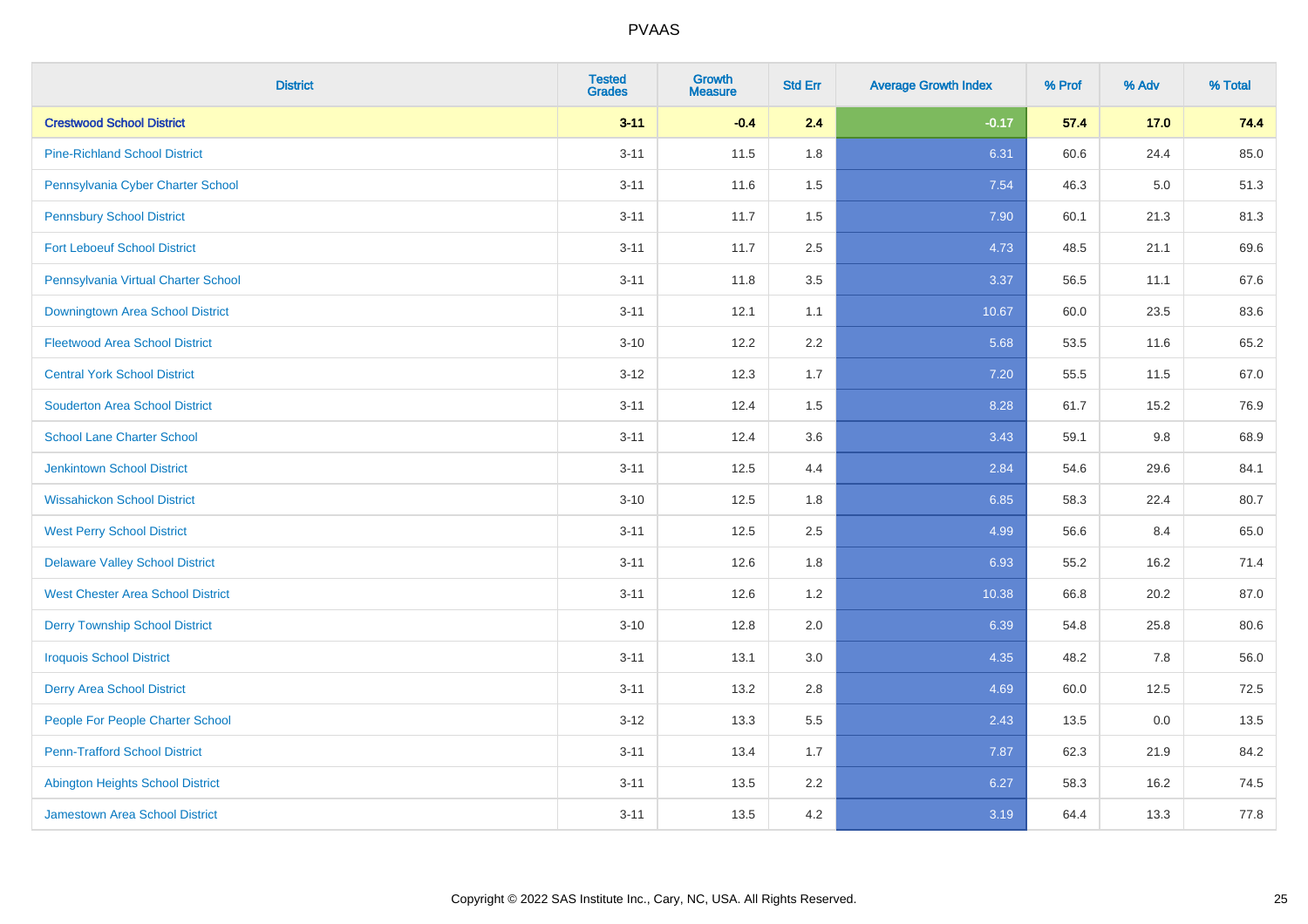| <b>District</b>                                  | <b>Tested</b><br><b>Grades</b> | <b>Growth</b><br><b>Measure</b> | <b>Std Err</b> | <b>Average Growth Index</b> | % Prof | % Adv | % Total |
|--------------------------------------------------|--------------------------------|---------------------------------|----------------|-----------------------------|--------|-------|---------|
| <b>Crestwood School District</b>                 | $3 - 11$                       | $-0.4$                          | 2.4            | $-0.17$                     | 57.4   | 17.0  | 74.4    |
| <b>Dallastown Area School District</b>           | $3 - 11$                       | 13.5                            | 1.5            | 8.84                        | 56.0   | 17.9  | 73.8    |
| <b>City CHS</b>                                  | $10 - 11$                      | 13.6                            | 2.7            | 5.12                        | 45.8   | 3.0   | 48.8    |
| <b>Springfield School District</b>               | $3 - 11$                       | 13.8                            | 1.7            | 7.99                        | 60.9   | 21.5  | 82.4    |
| Penns Valley Area School District                | $3 - 12$                       | 14.0                            | 2.9            | 4.80                        | 41.9   | 23.1  | 65.0    |
| <b>Colonial School District</b>                  | $3 - 11$                       | 14.0                            | 1.7            | 8.21                        | 60.2   | 19.6  | 79.8    |
| <b>Lincoln Leadership Academy Charter School</b> | $3 - 12$                       | 14.2                            | 6.4            | 2.22                        | 23.5   | 0.0   | 23.5    |
| <b>Southern York County School District</b>      | $3 - 11$                       | 14.2                            | 2.1            | 6.91                        | 55.1   | 18.1  | 73.1    |
| <b>Saucon Valley School District</b>             | $3 - 11$                       | 14.7                            | 2.5            | 5.98                        | 48.7   | 20.2  | 69.0    |
| <b>Great Valley School District</b>              | $3 - 11$                       | 15.0                            | 1.9            | 7.98                        | 50.0   | 35.0  | 85.0    |
| <b>Upper Merion Area School District</b>         | $3 - 11$                       | 15.3                            | 2.0            | 7.62                        | 59.3   | 19.3  | 78.6    |
| <b>Upper Dublin School District</b>              | $3 - 12$                       | 15.4                            | 1.8            | 8.53                        | 60.8   | 24.8  | 85.6    |
| Northern York County School District             | $3 - 11$                       | 15.6                            | 2.0            | 7.98                        | 57.4   | 11.5  | 68.8    |
| <b>Greenwood School District</b>                 | $3 - 11$                       | 15.9                            | 3.9            | 4.11                        | 50.0   | 25.0  | 75.0    |
| <b>Belmont Charter School</b>                    | $3 - 10$                       | 16.0                            | 6.5            | 2.45                        | 64.3   | 0.0   | 64.3    |
| Northern Bedford County School District          | $3 - 11$                       | 16.5                            | 3.6            | 4.58                        | 51.7   | 20.0  | 71.7    |
| <b>Deer Lakes School District</b>                | $3 - 11$                       | 17.0                            | 2.7            | 6.32                        | 61.5   | 16.4  | 77.9    |
| <b>Unionville-Chadds Ford School District</b>    | $3 - 11$                       | 17.1                            | 3.1            | 5.51                        | 68.1   | 13.2  | 81.3    |
| <b>North Allegheny School District</b>           | $3 - 11$                       | 17.4                            | 1.3            | 13.52                       | 59.5   | 28.1  | 87.6    |
| <b>Norwin School District</b>                    | $3 - 11$                       | 18.0                            | 1.7            | 10.37                       | 58.5   | 27.0  | 85.4    |
| <b>Valley View School District</b>               | $3 - 11$                       | 18.1                            | 2.4            | 7.42                        | 53.7   | 14.7  | 68.4    |
| <b>Cumberland Valley School District</b>         | $3 - 12$                       | 18.5                            | 1.3            | 14.64                       | 60.7   | 23.4  | 84.1    |
| <b>Upper Saint Clair School District</b>         | $3 - 11$                       | 18.5                            | 1.7            | 10.65                       | 61.8   | 30.1  | 91.9    |